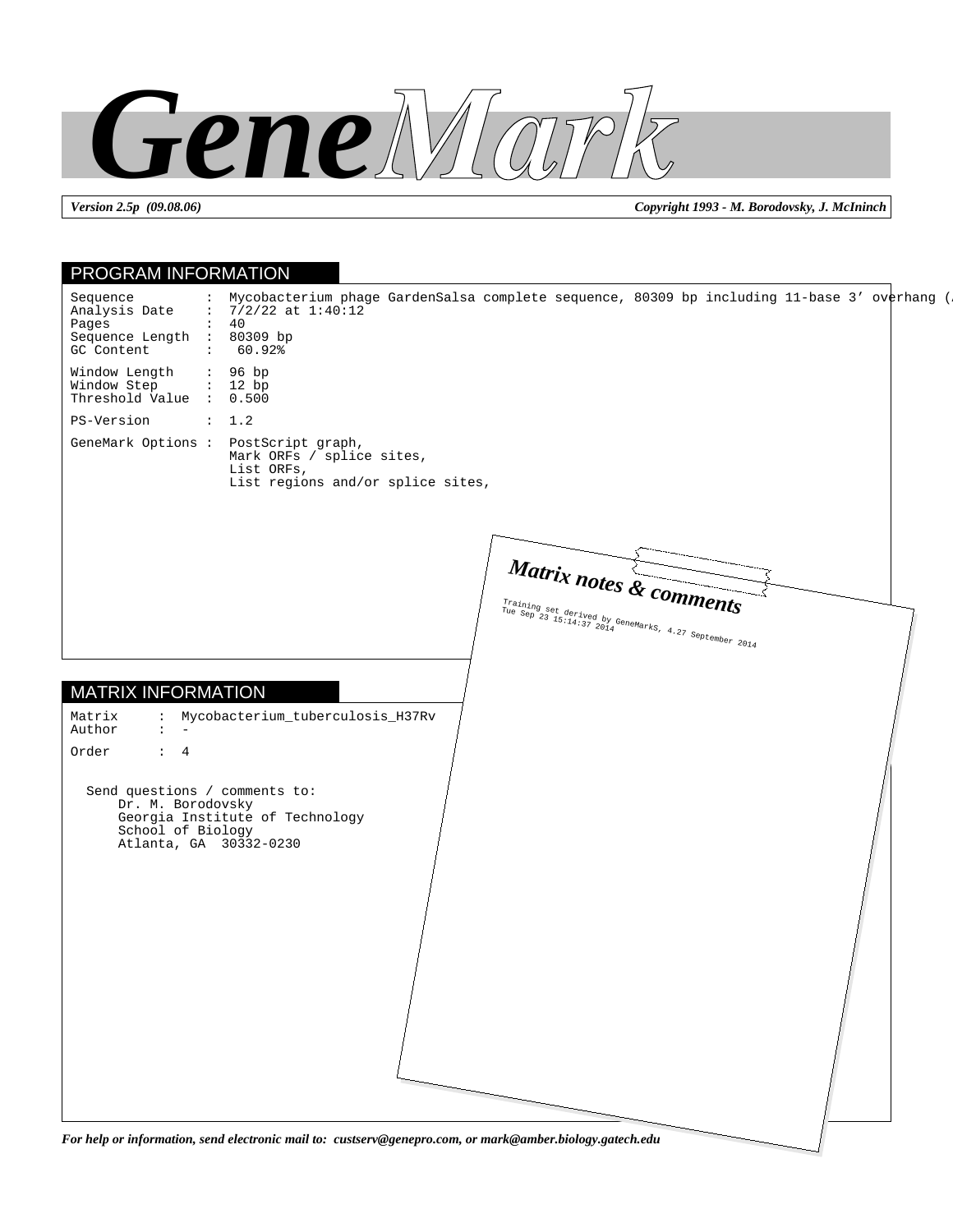

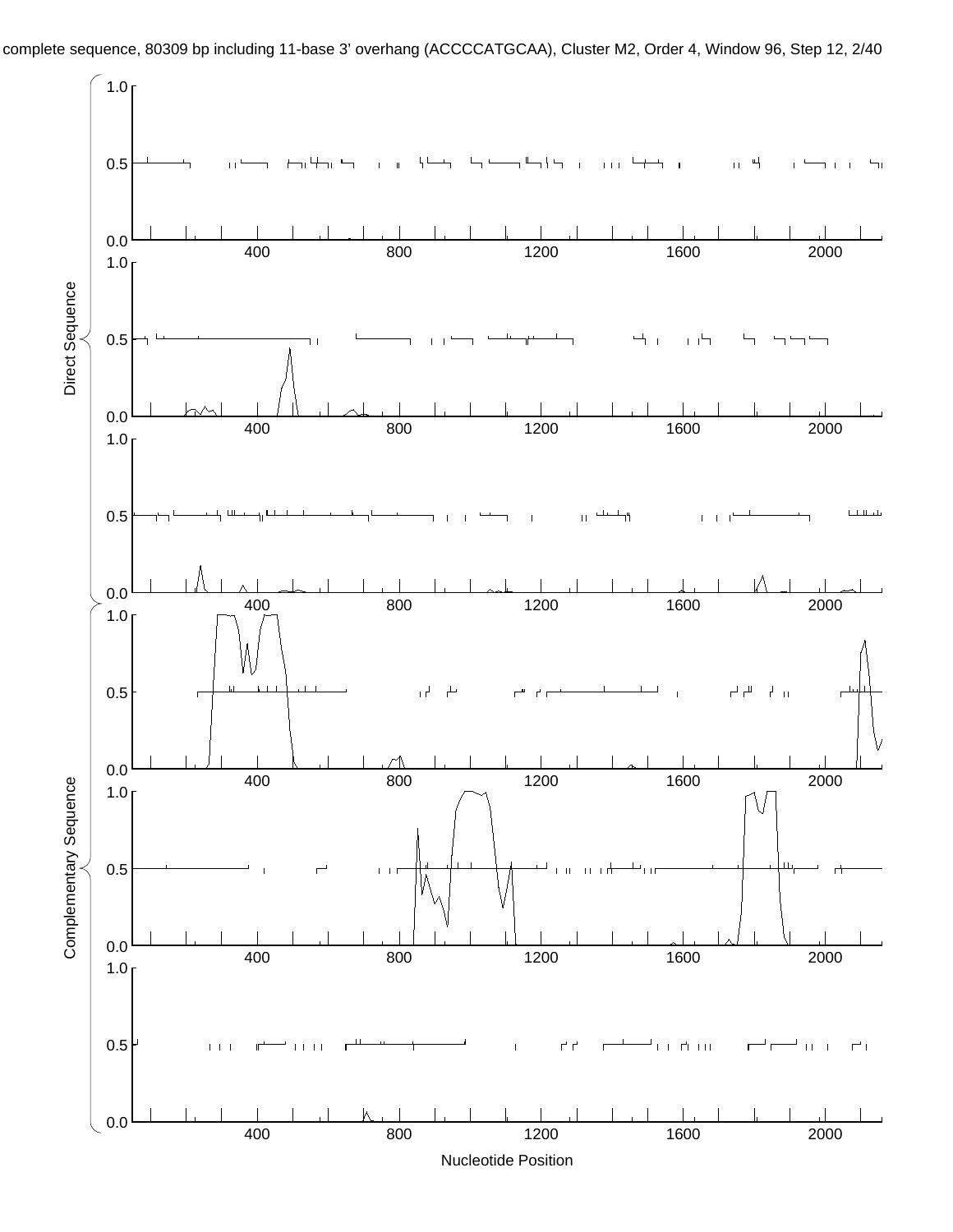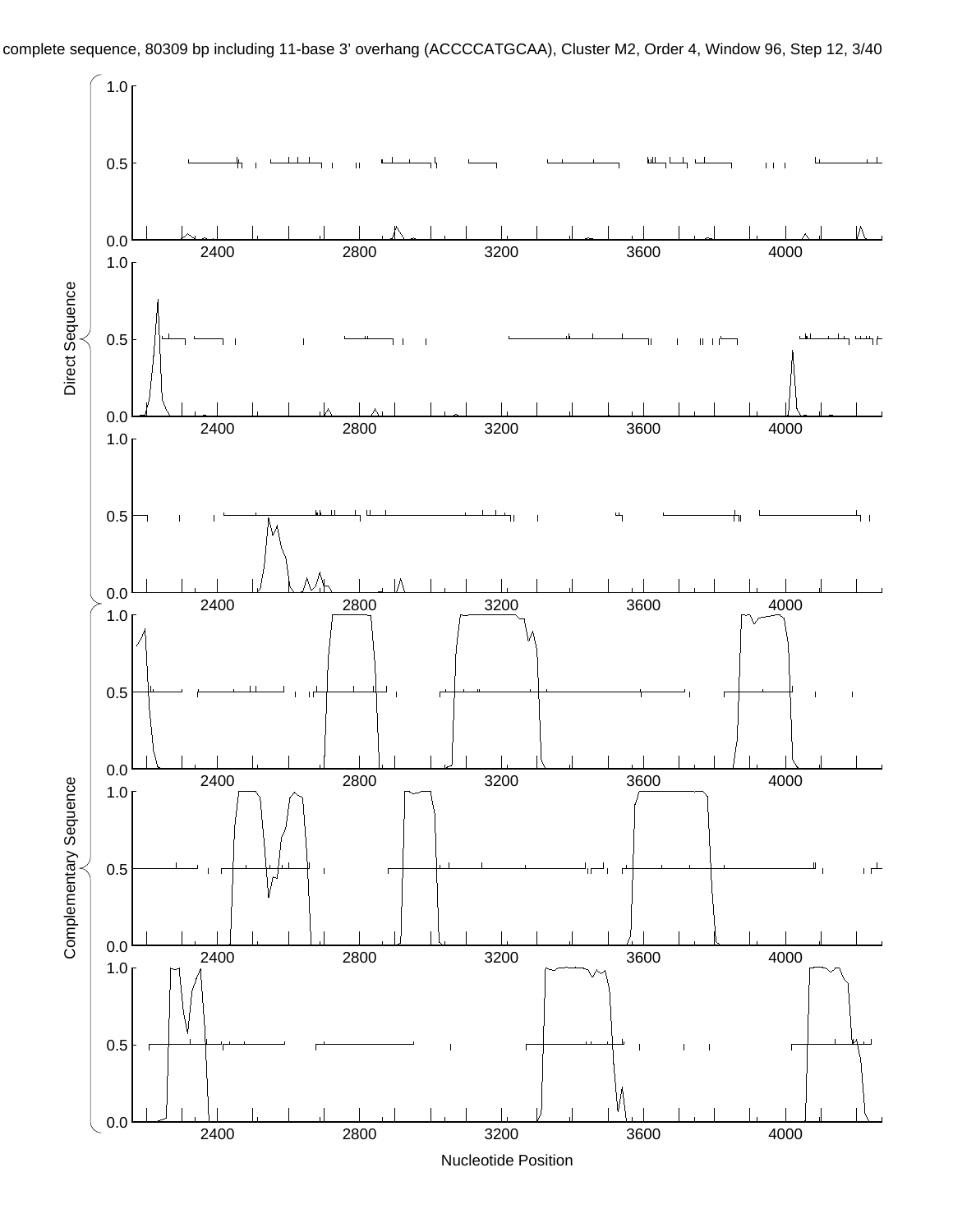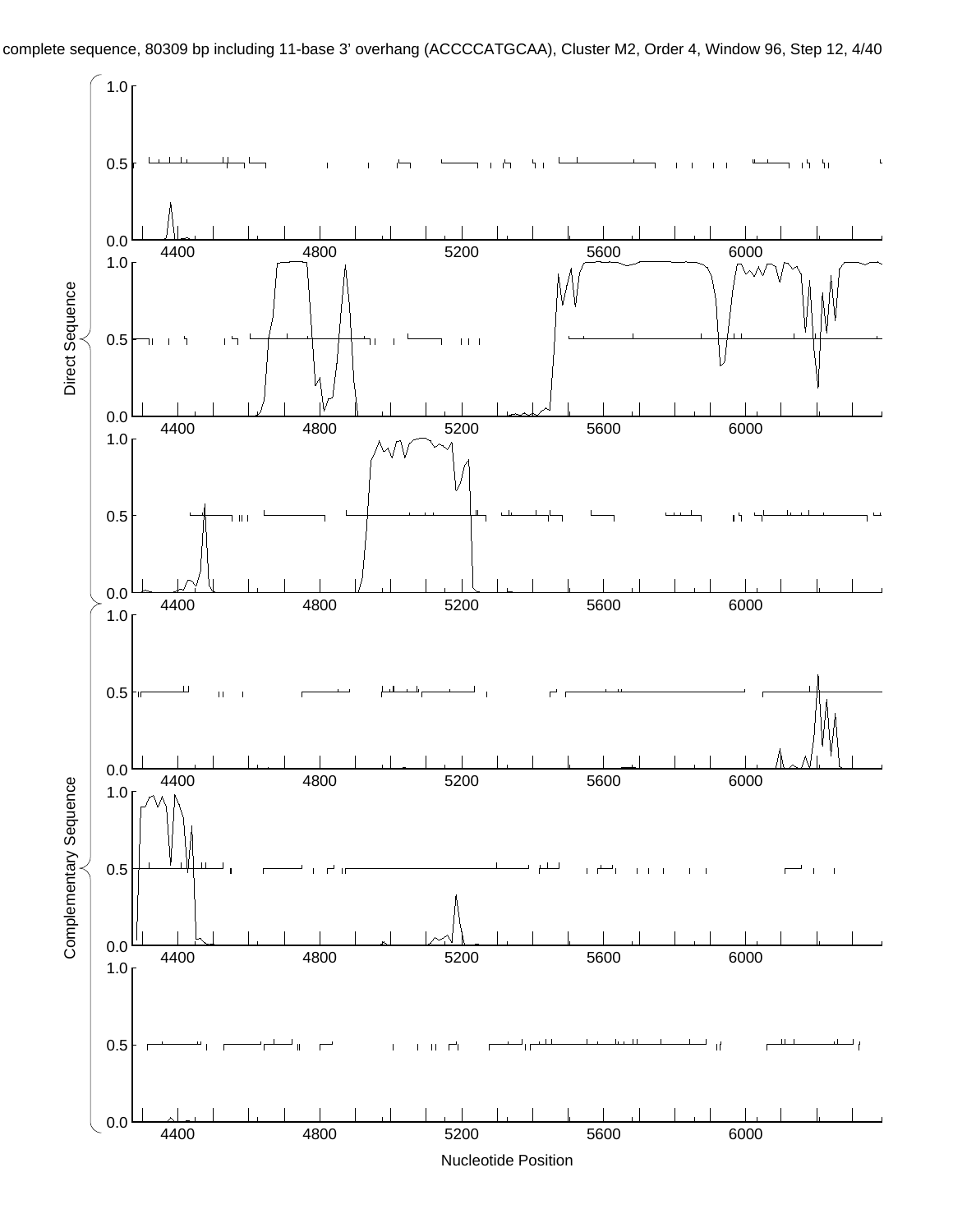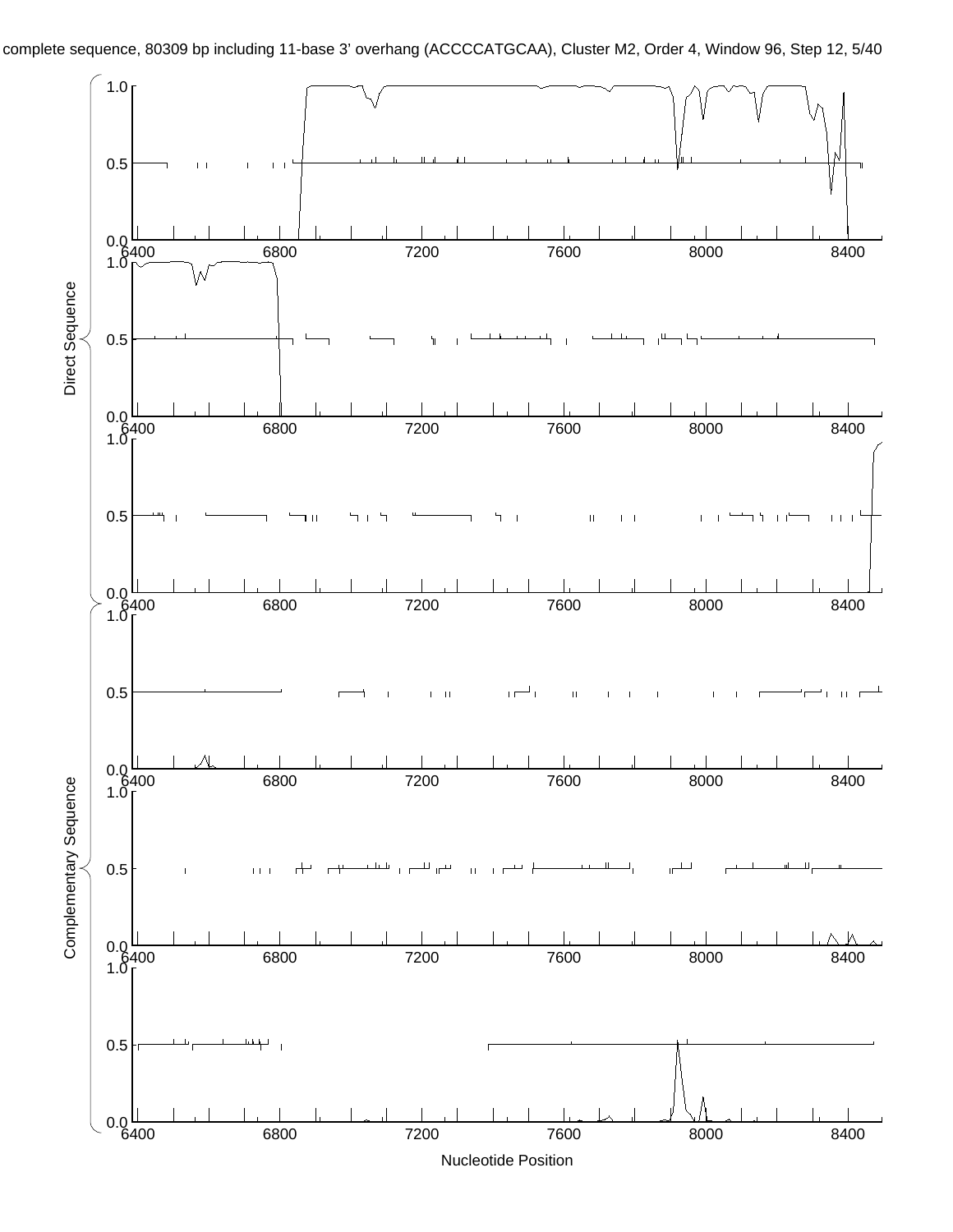

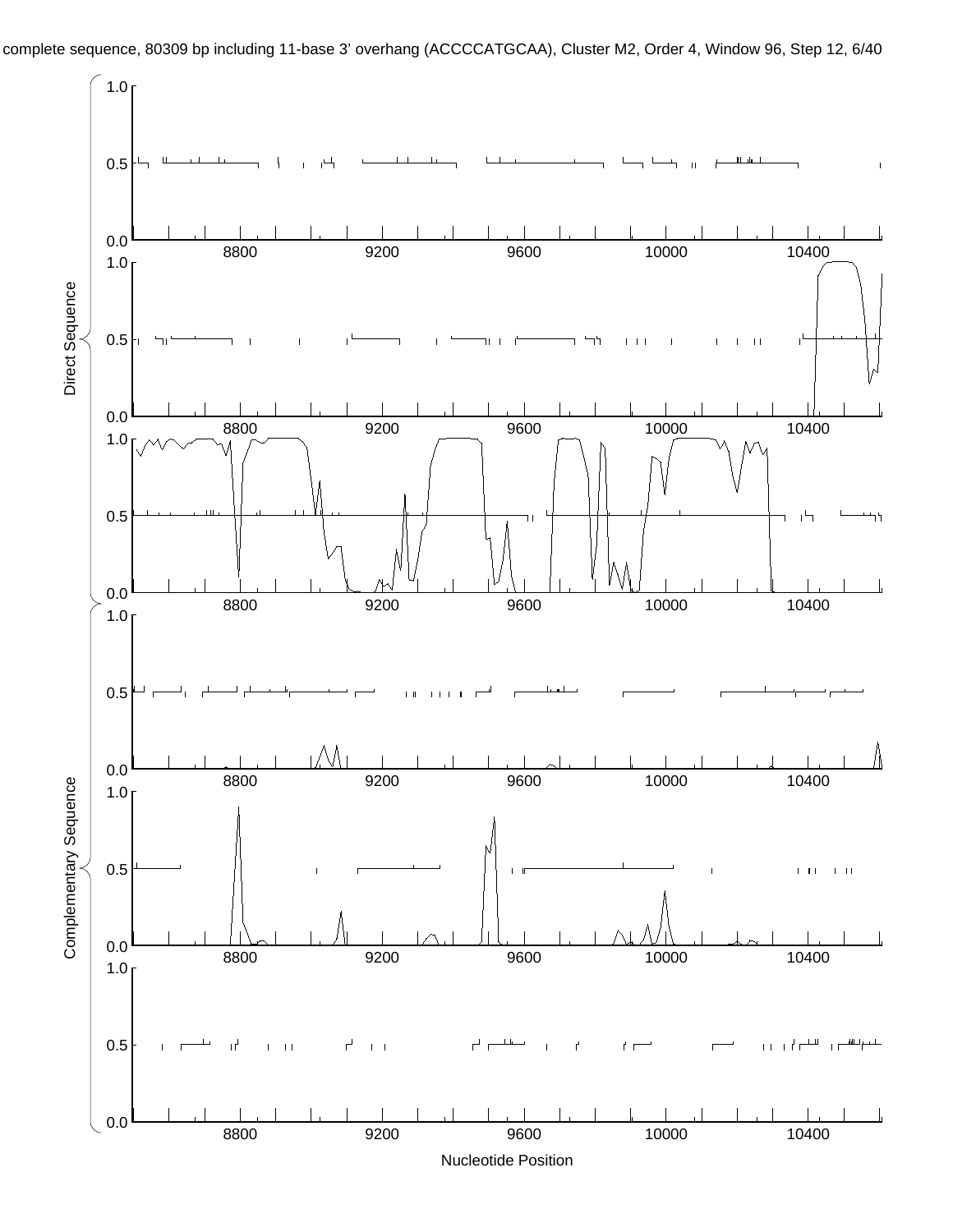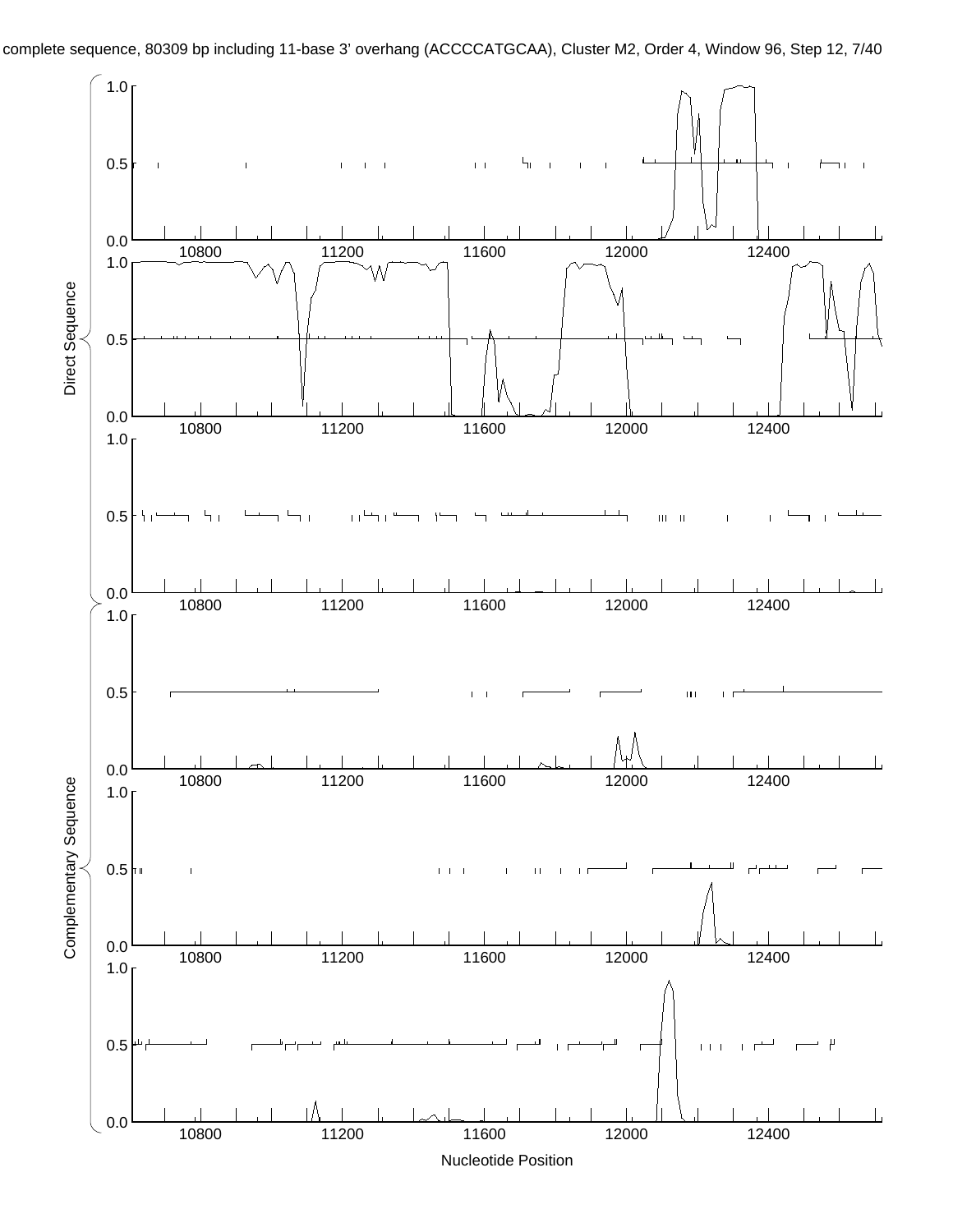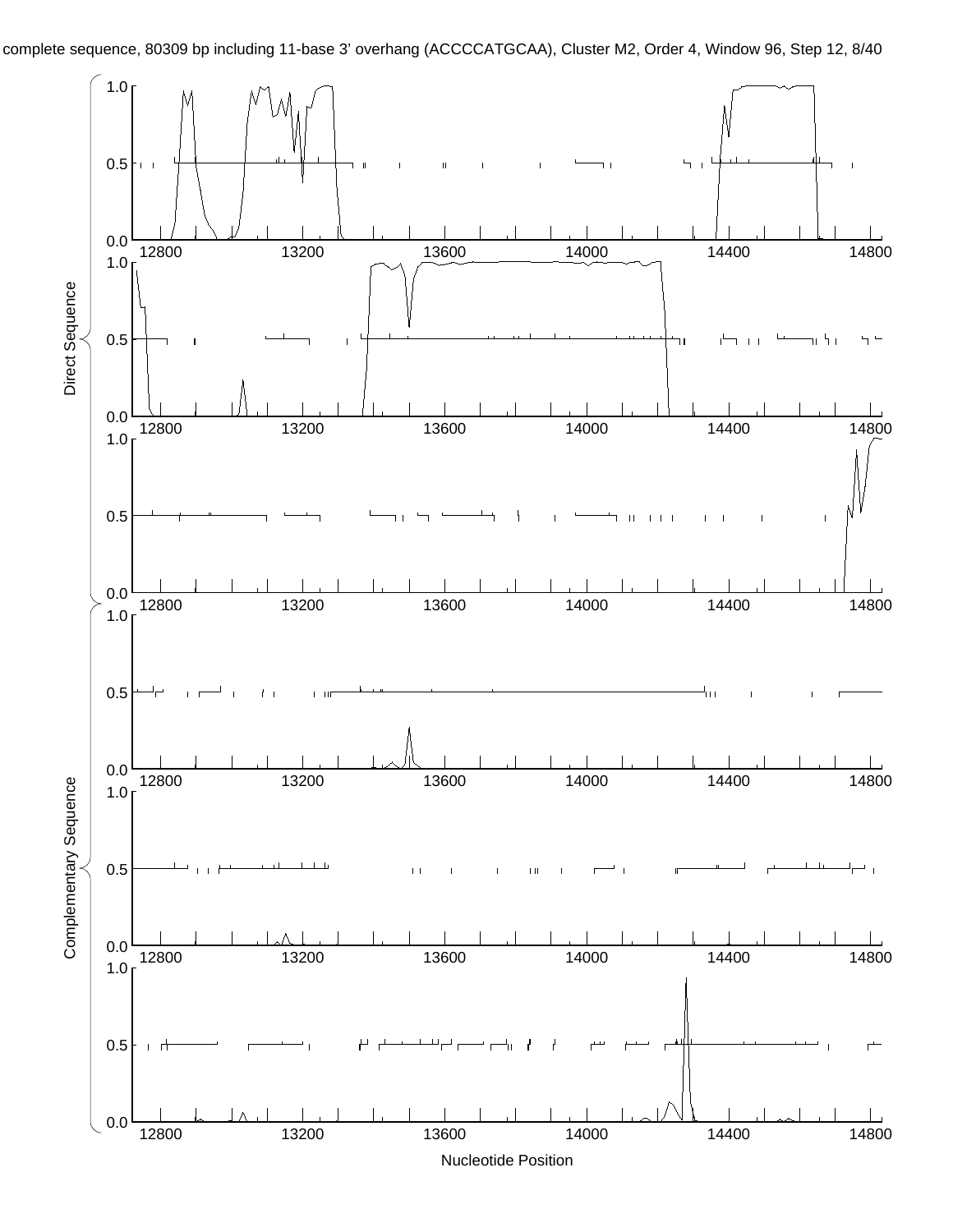

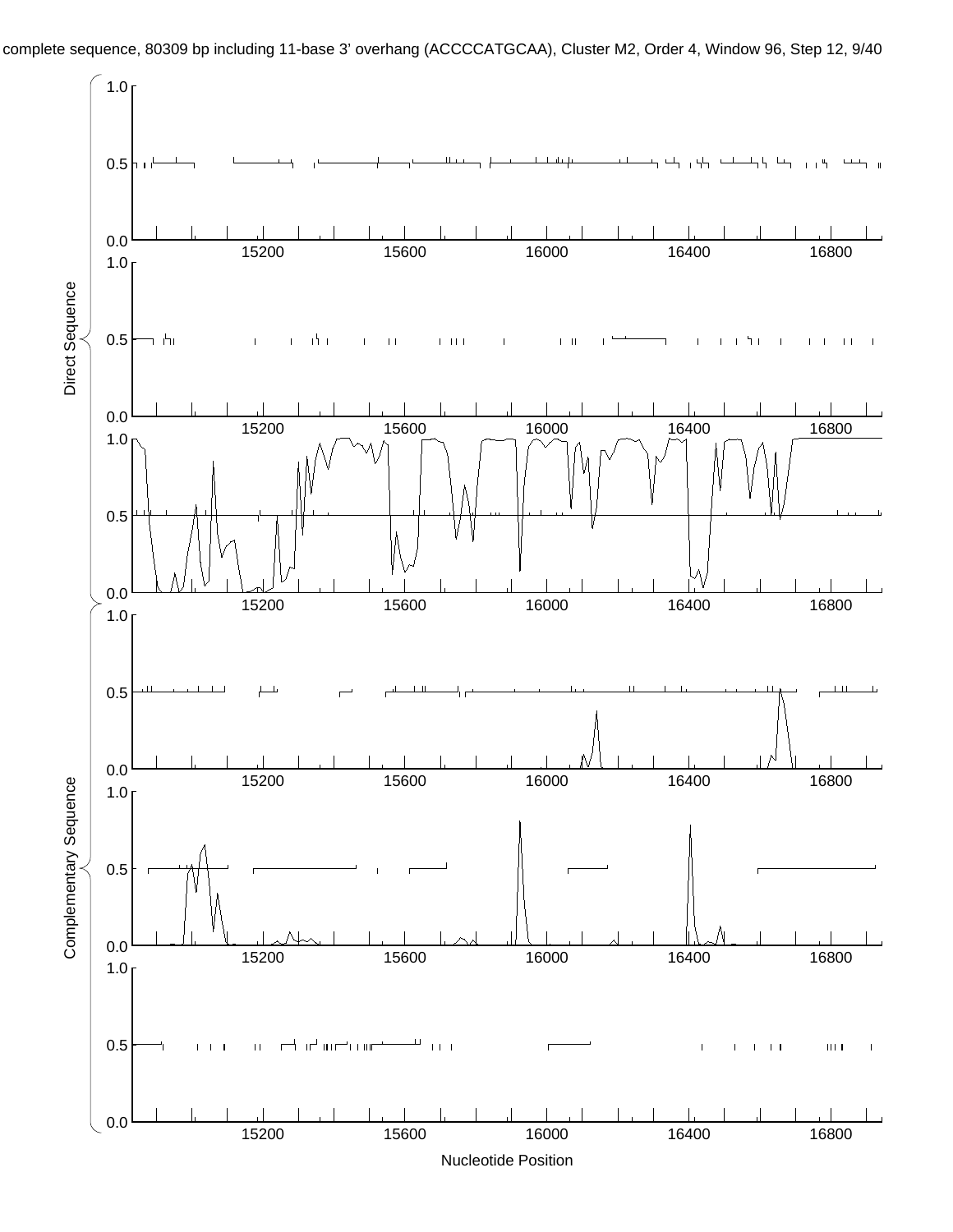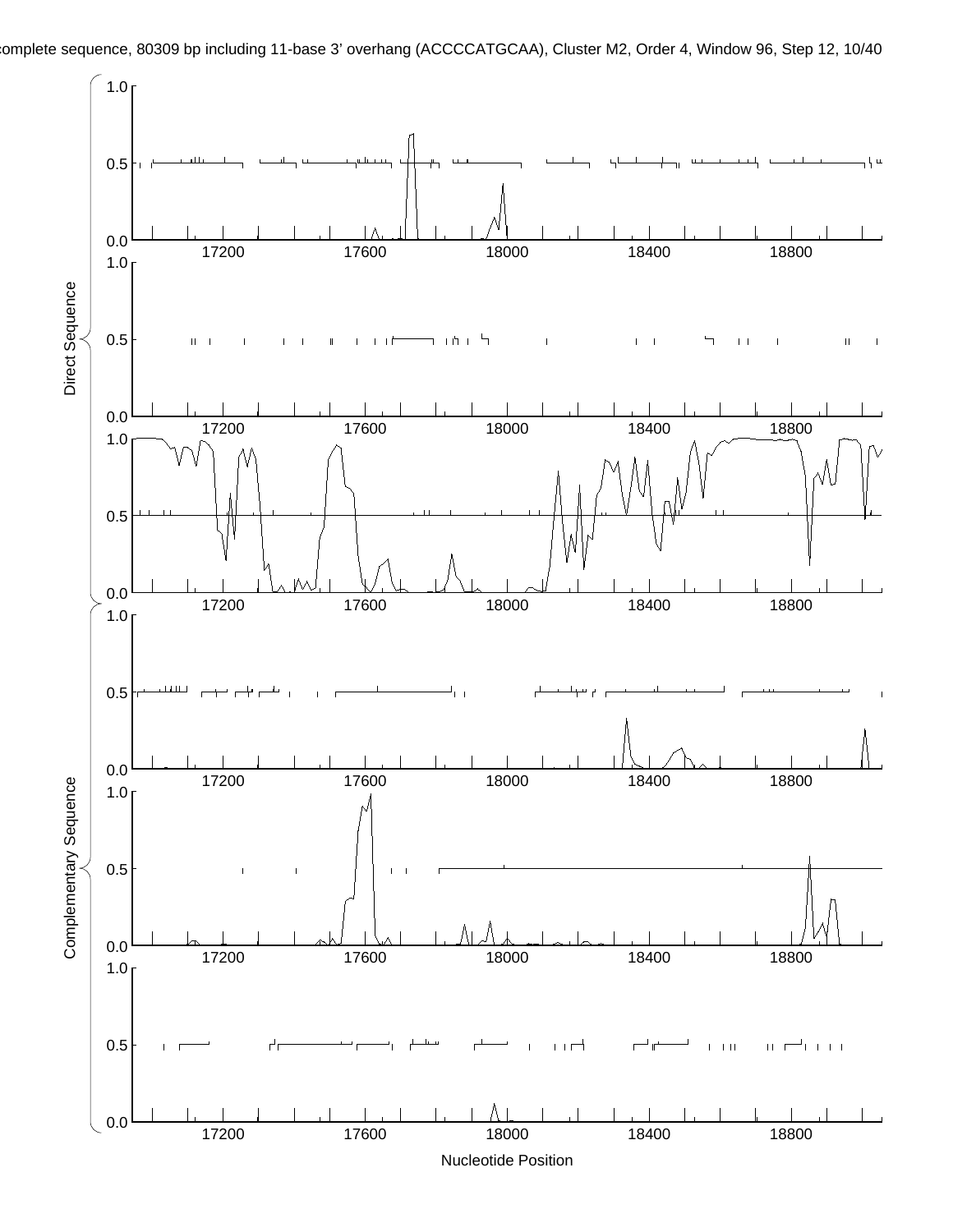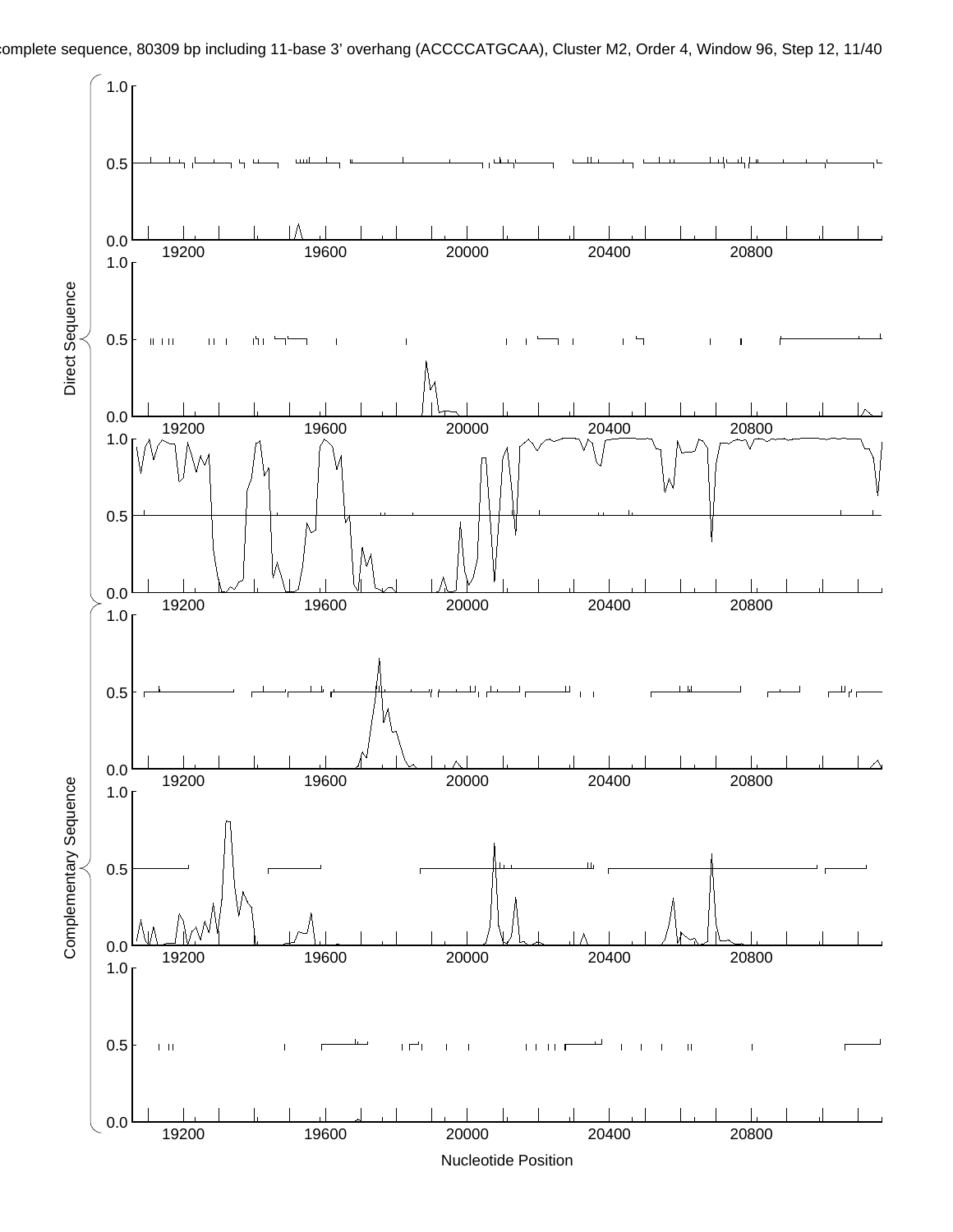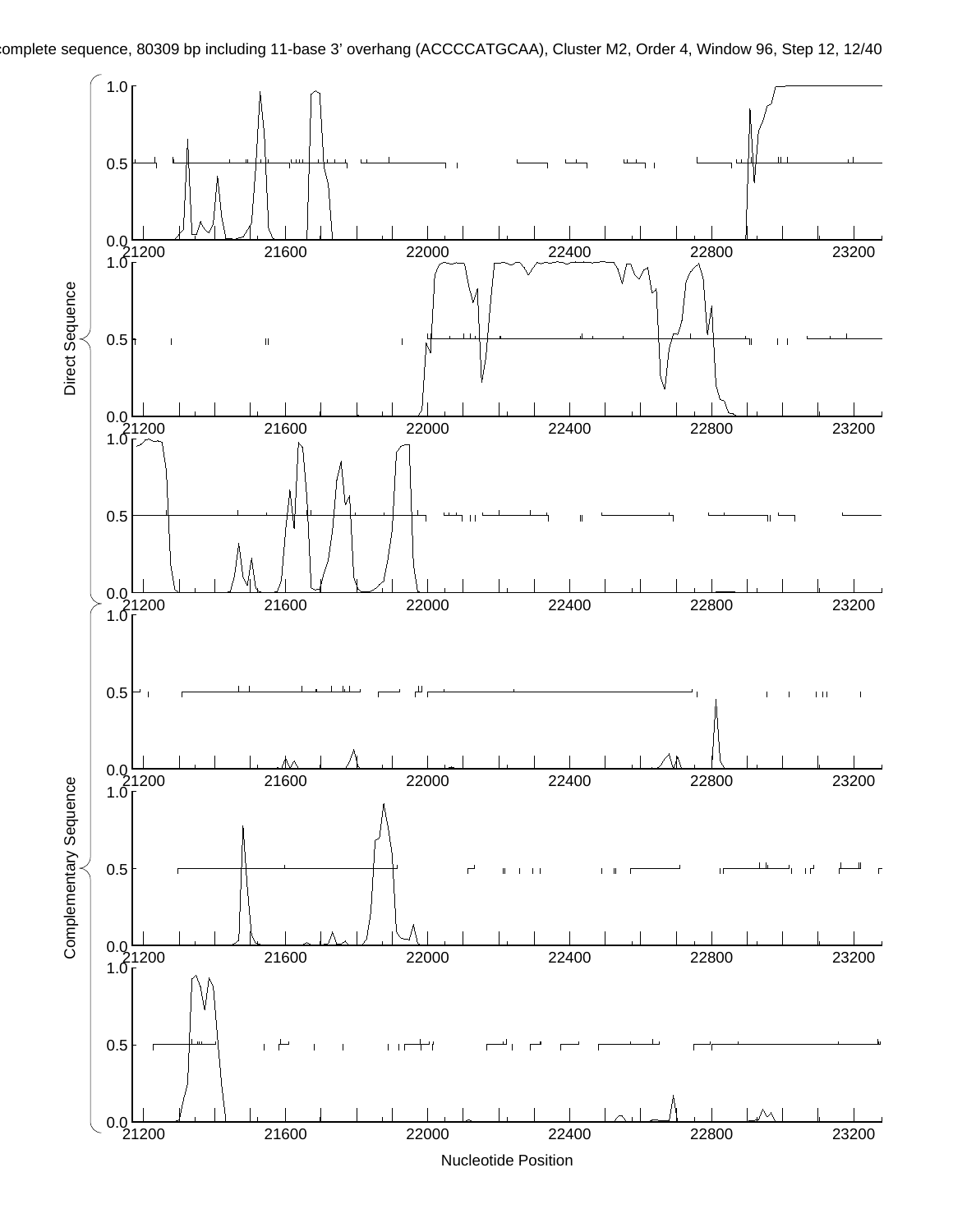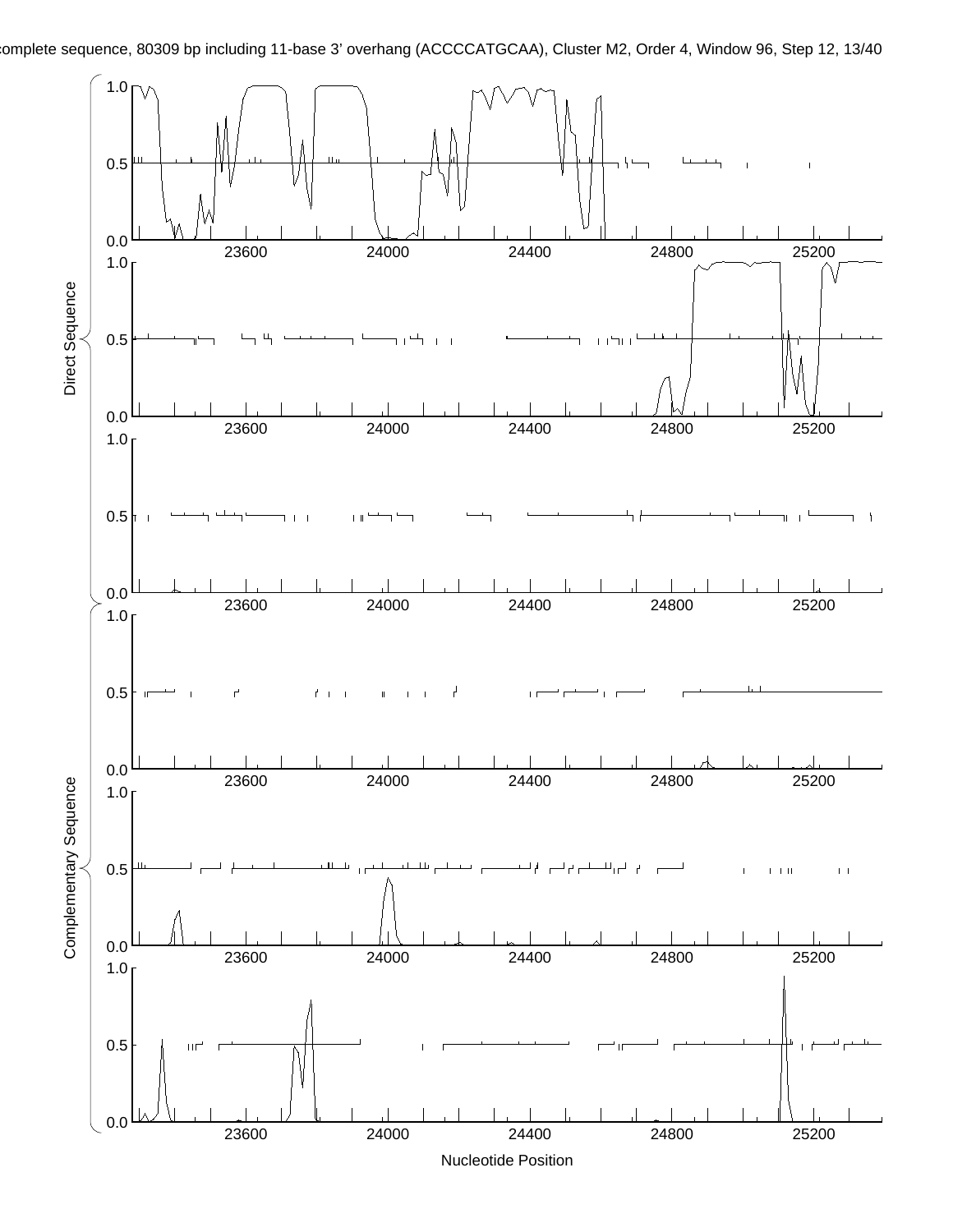

omplete sequence, 80309 bp including 11-base 3' overhang (ACCCCATGCAA), Cluster M2, Order 4, Window 96, Step 12, 14/40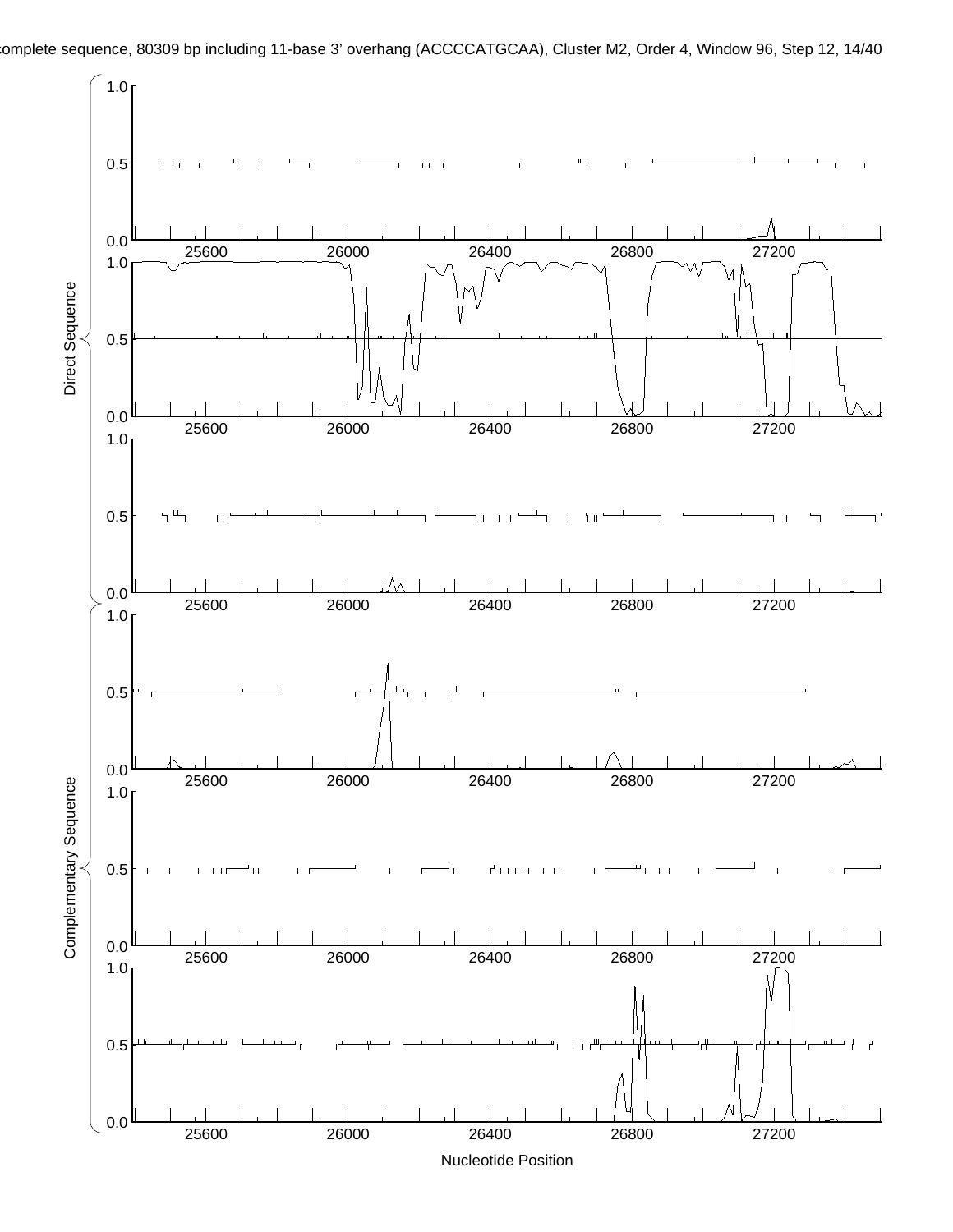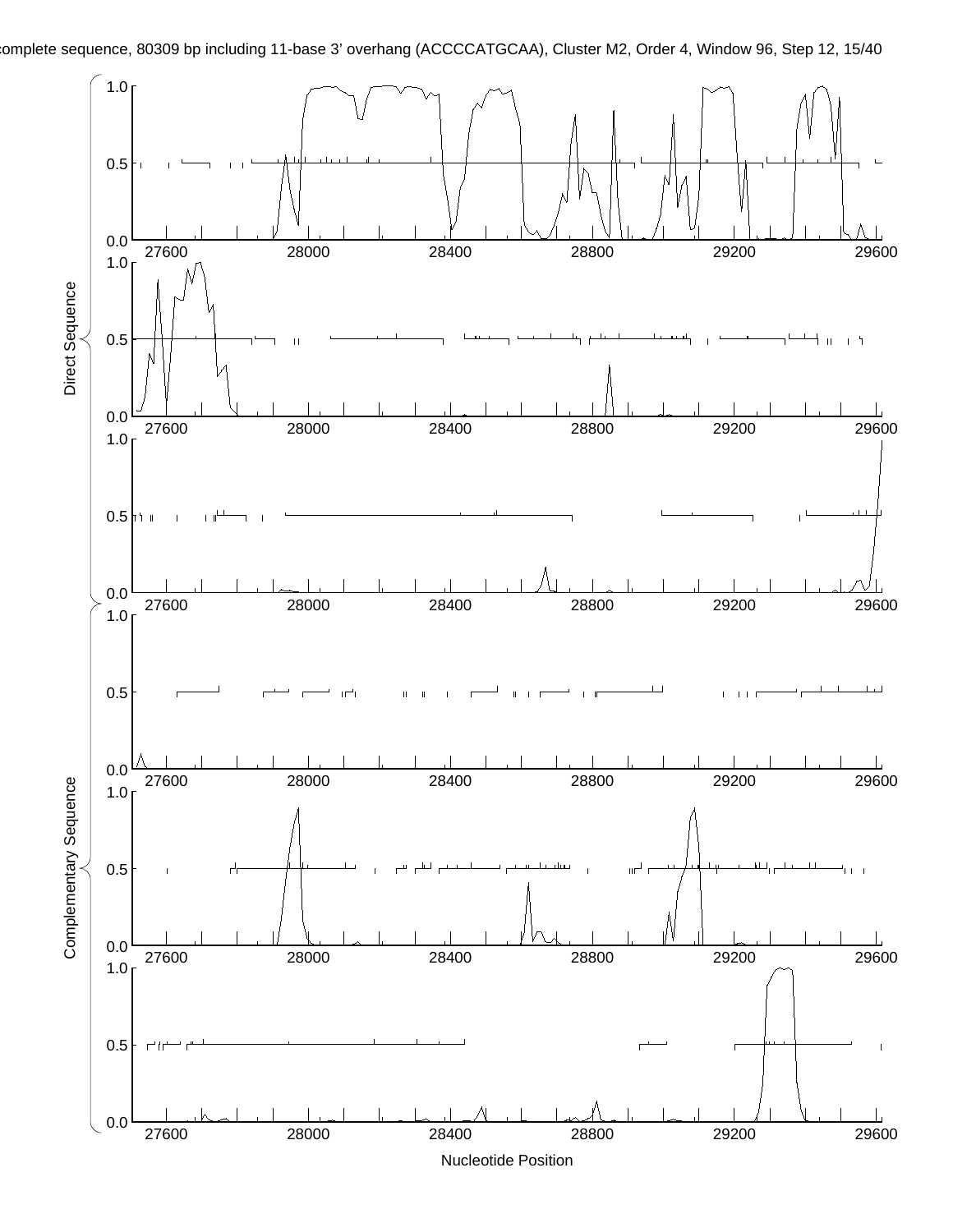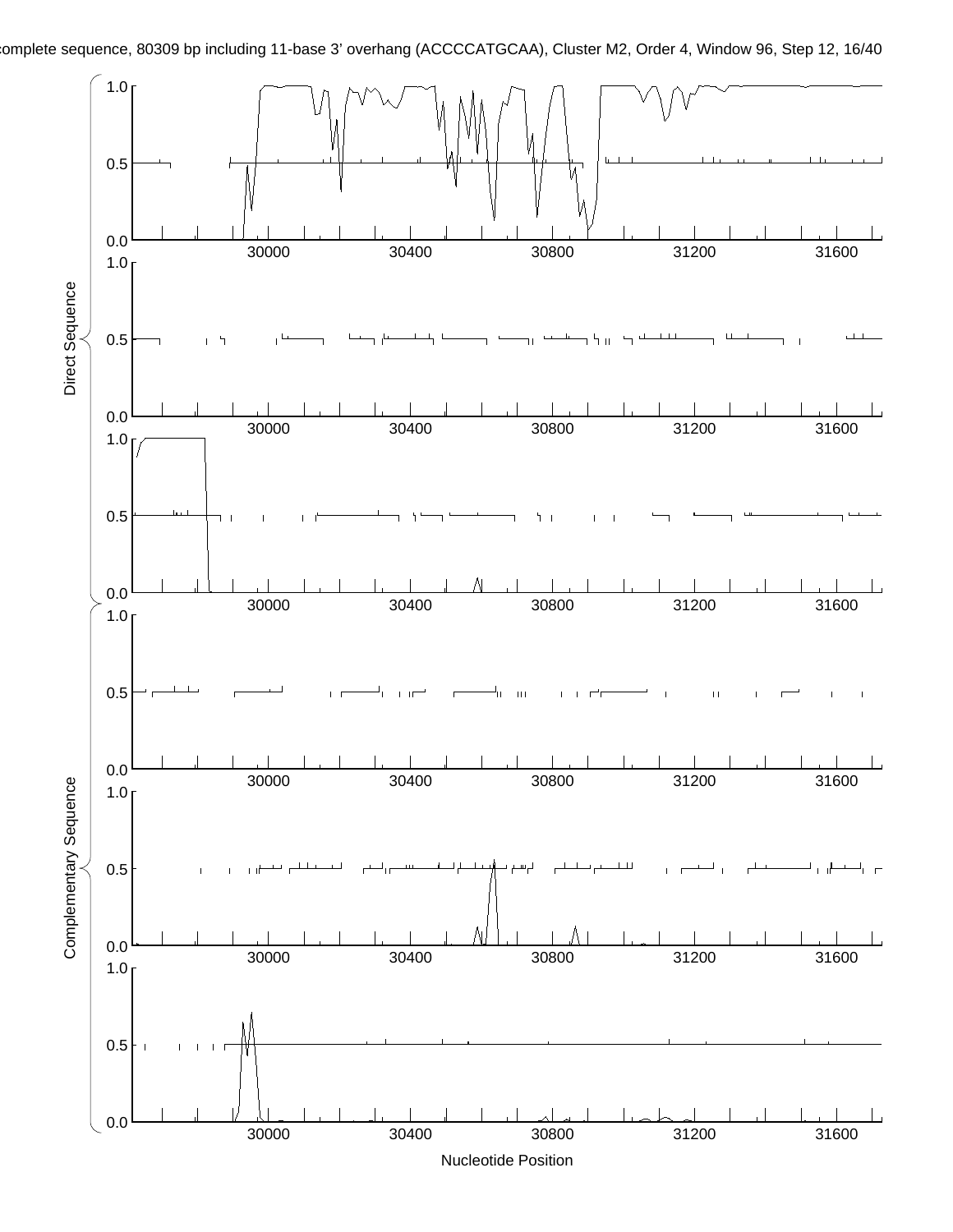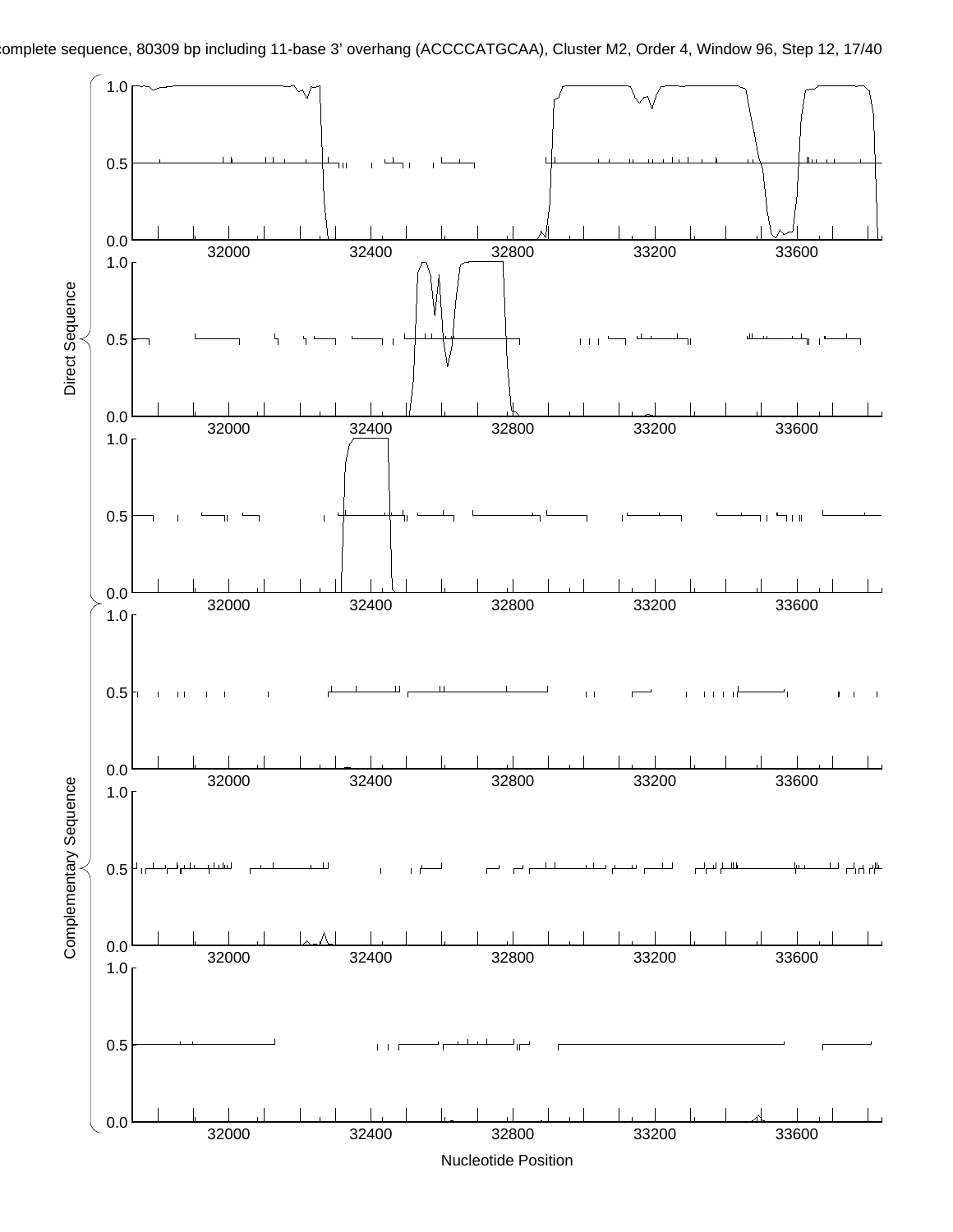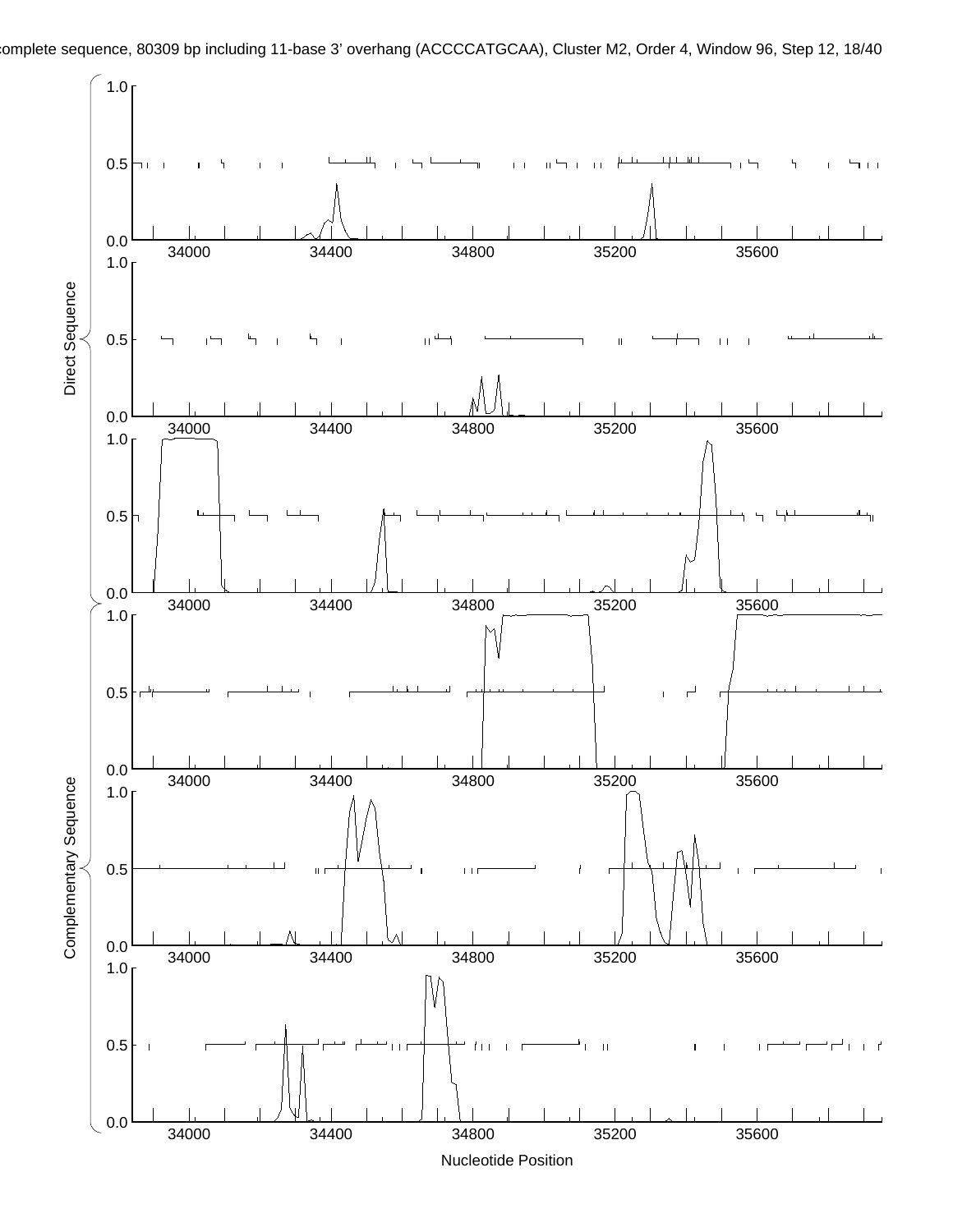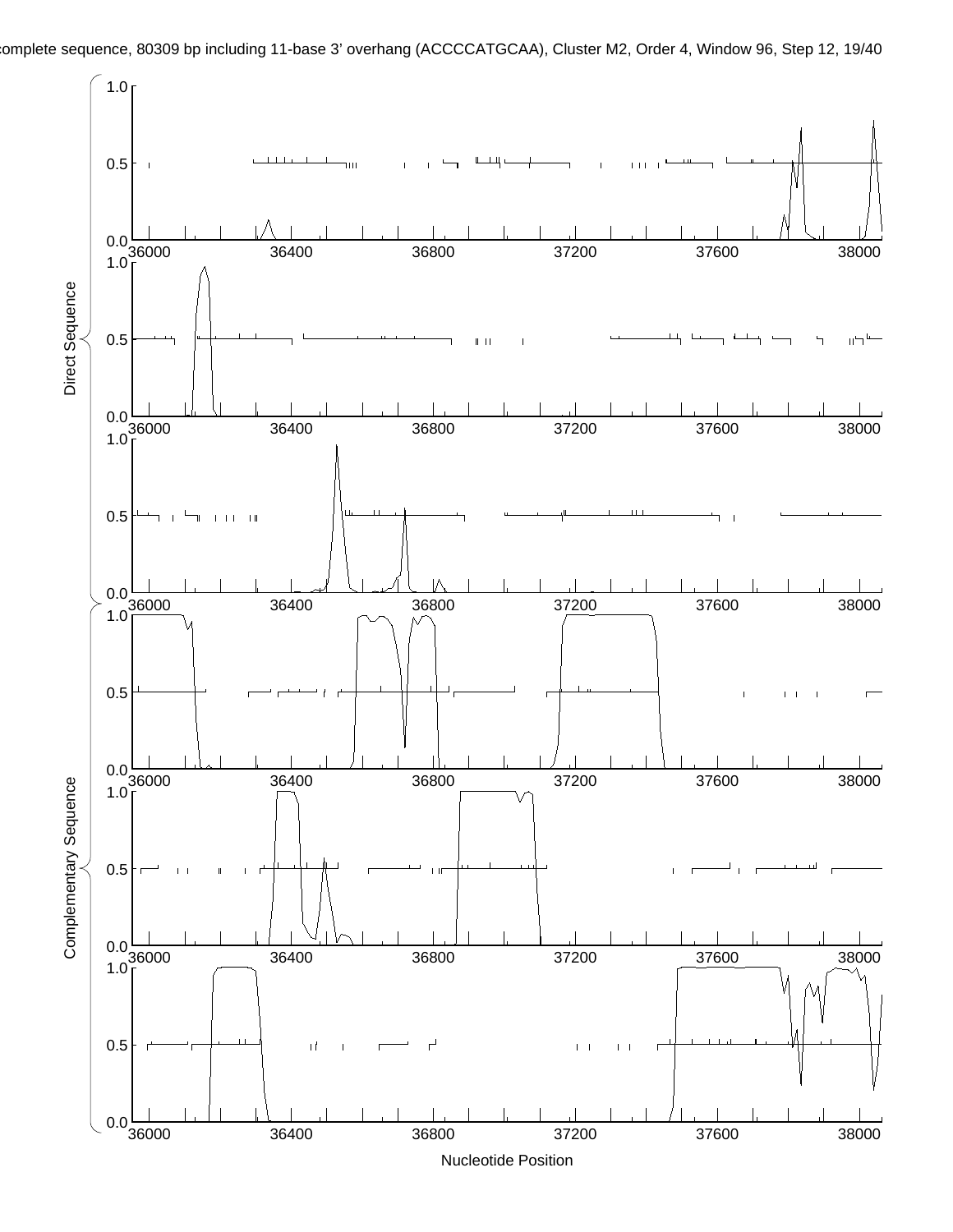

omplete sequence, 80309 bp including 11-base 3' overhang (ACCCCATGCAA), Cluster M2, Order 4, Window 96, Step 12, 20/40

38400 38800 39200 39600 40000

0.0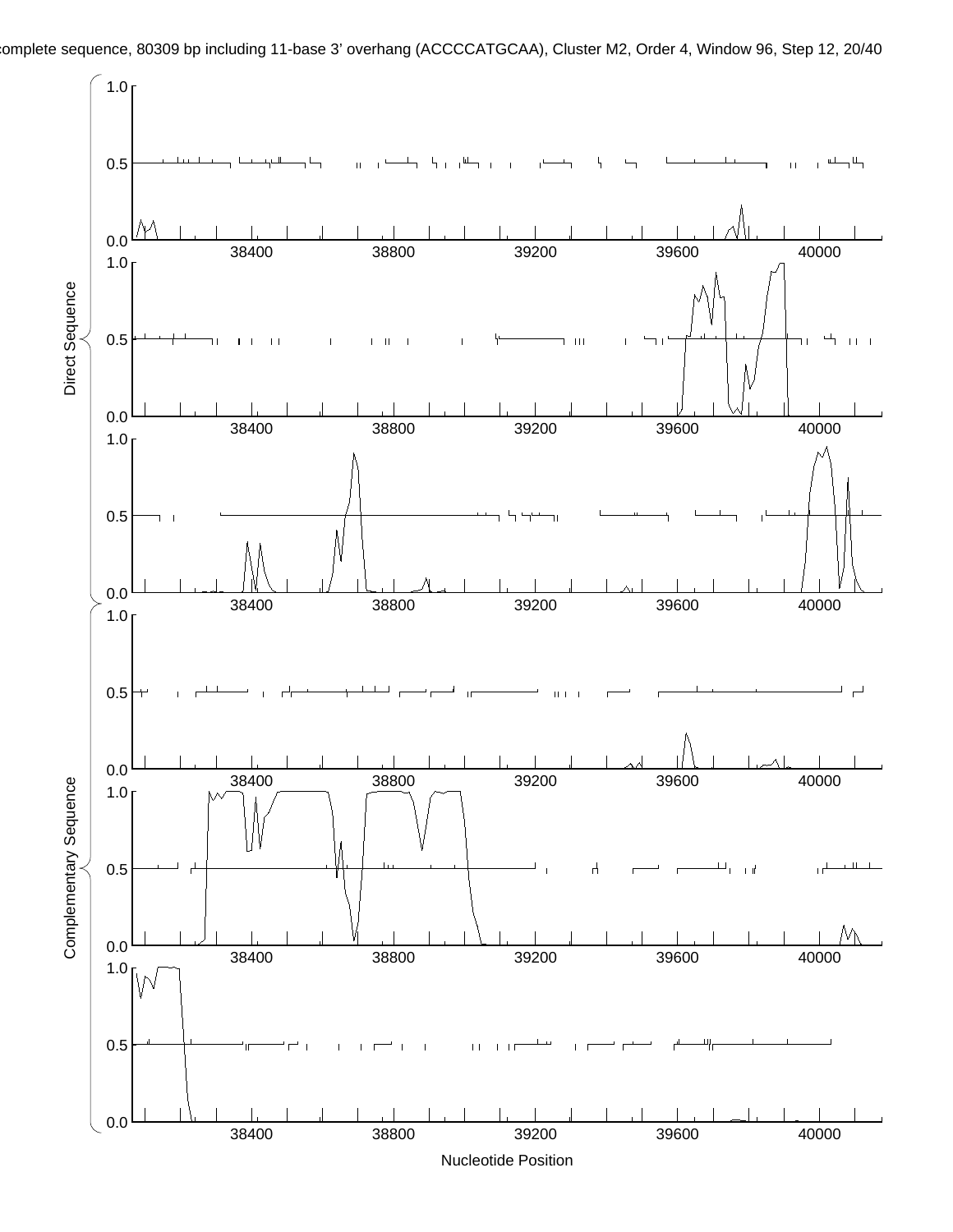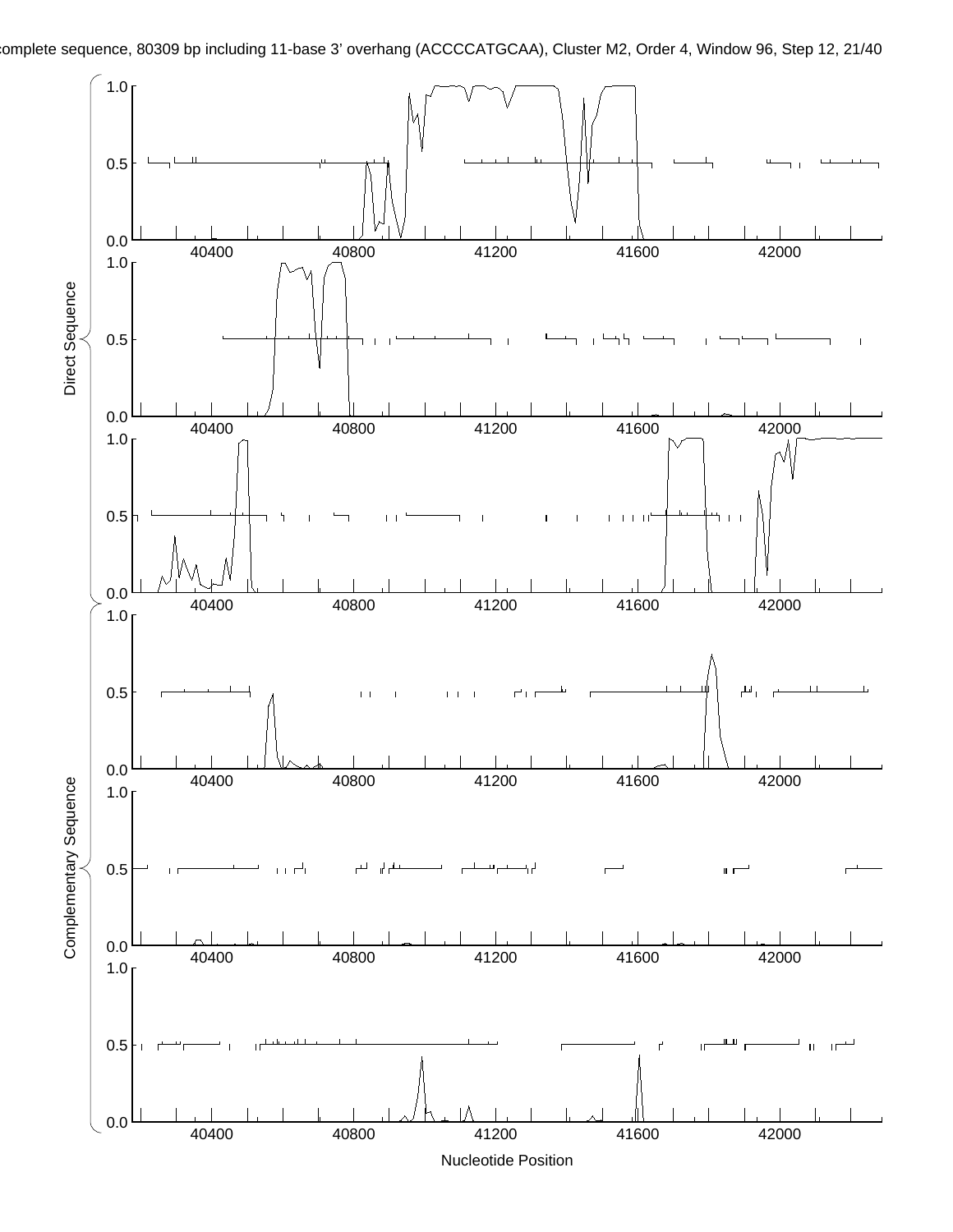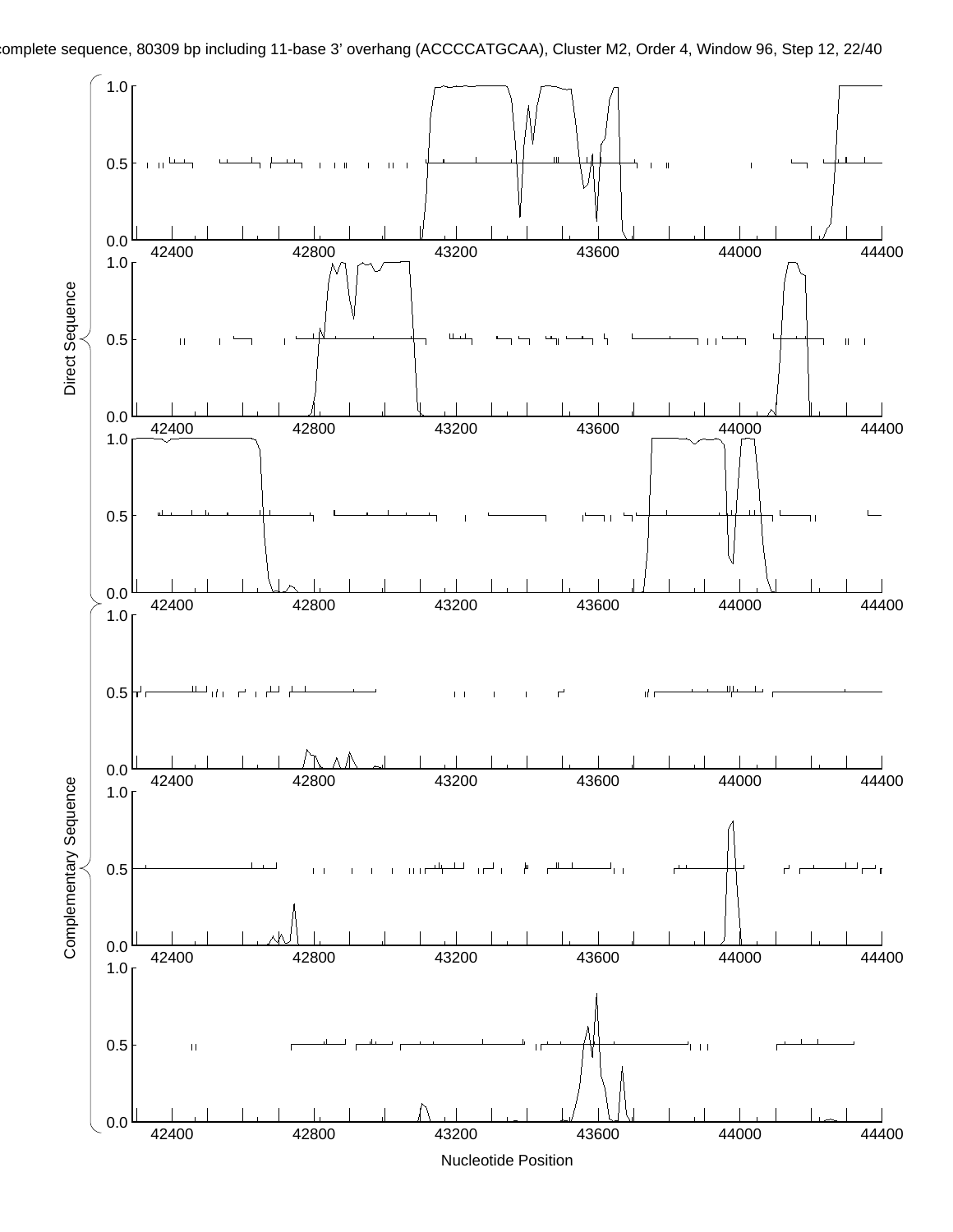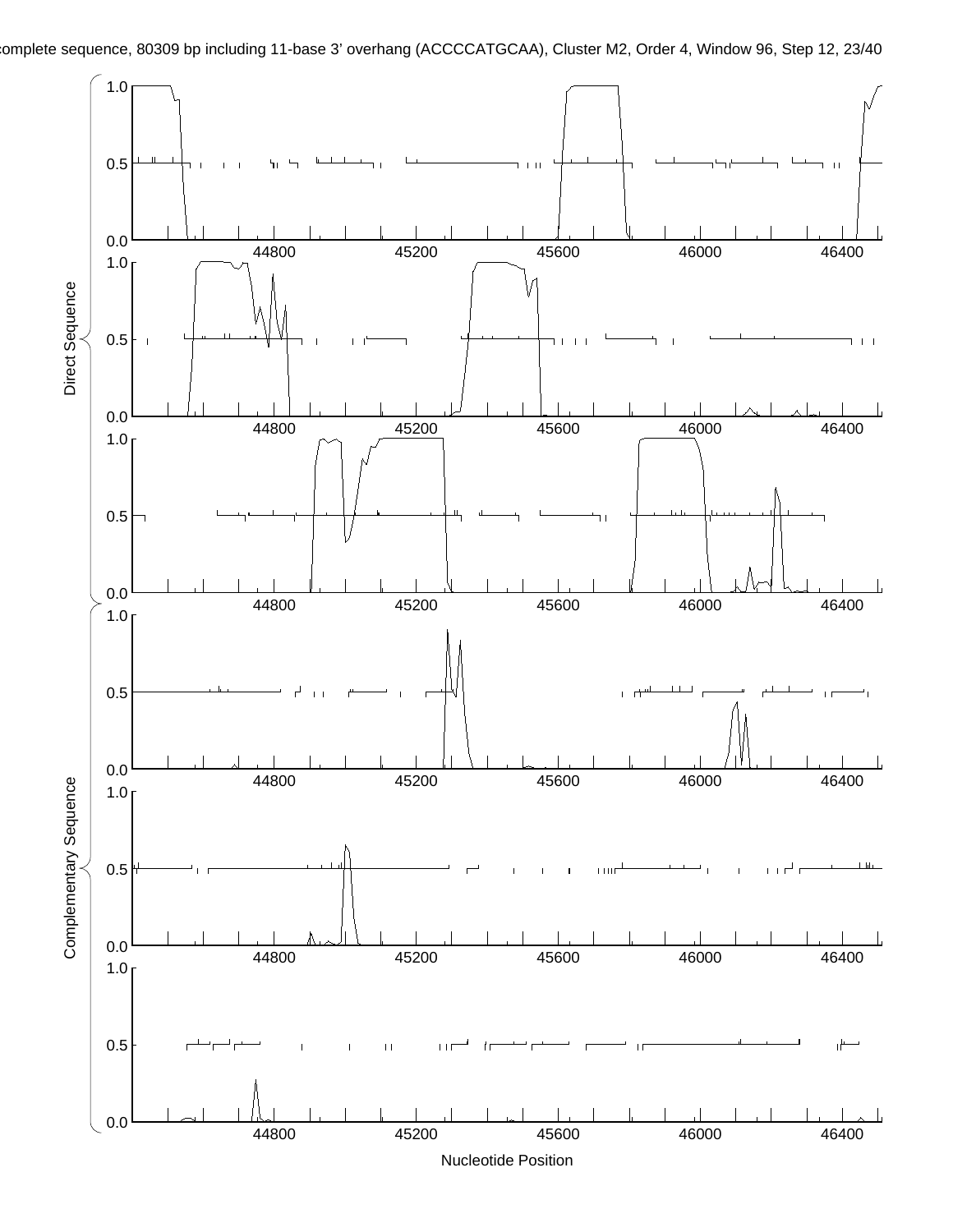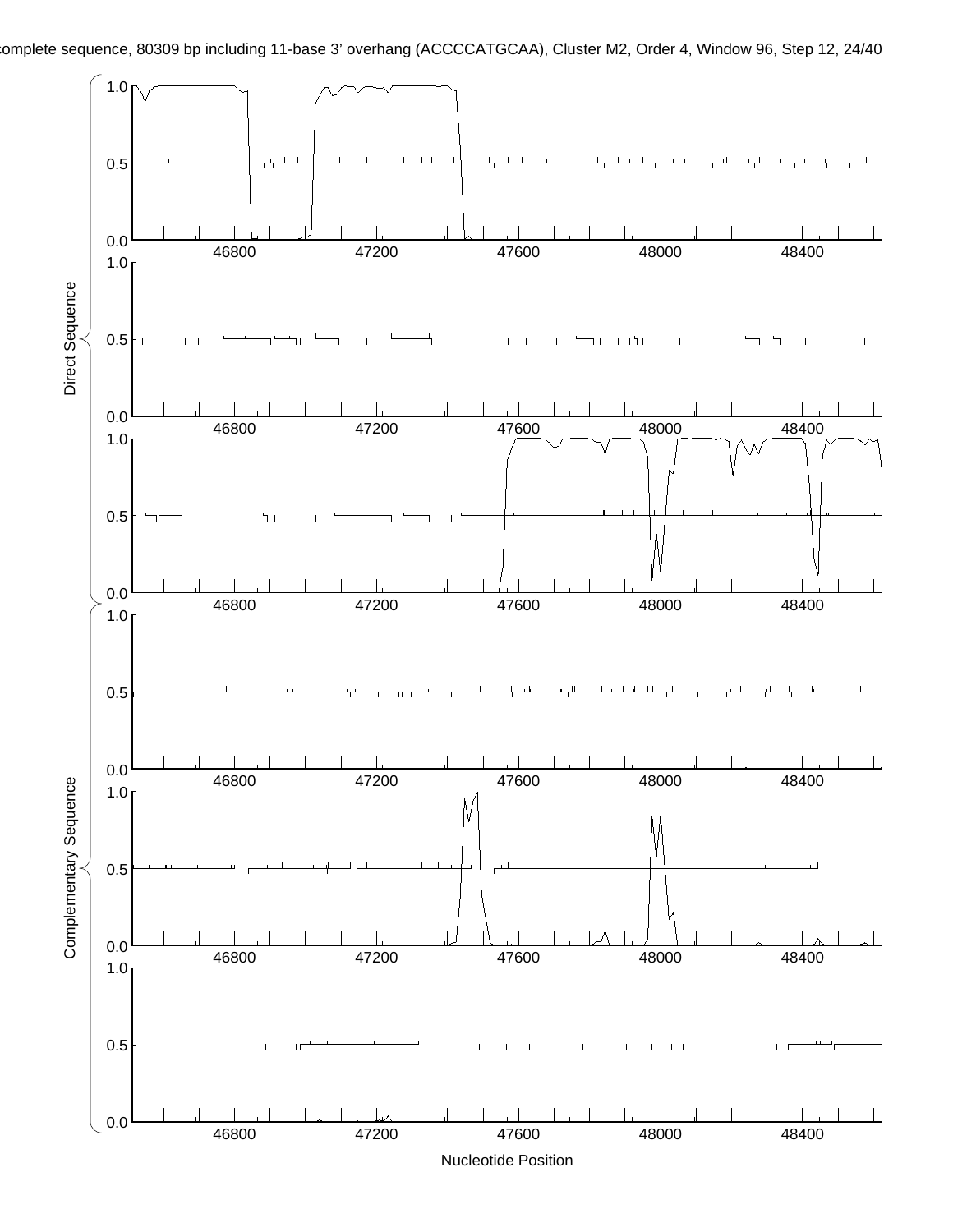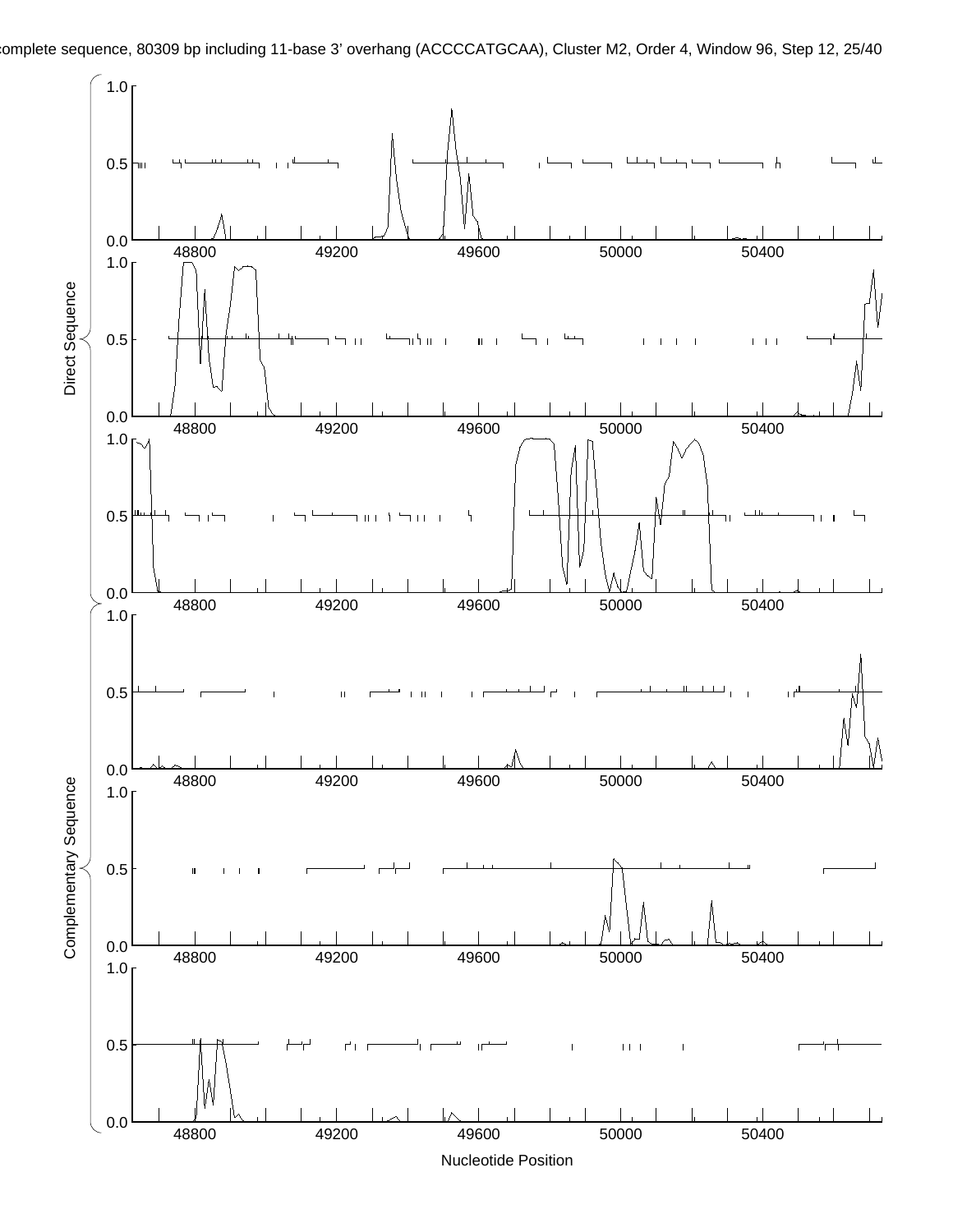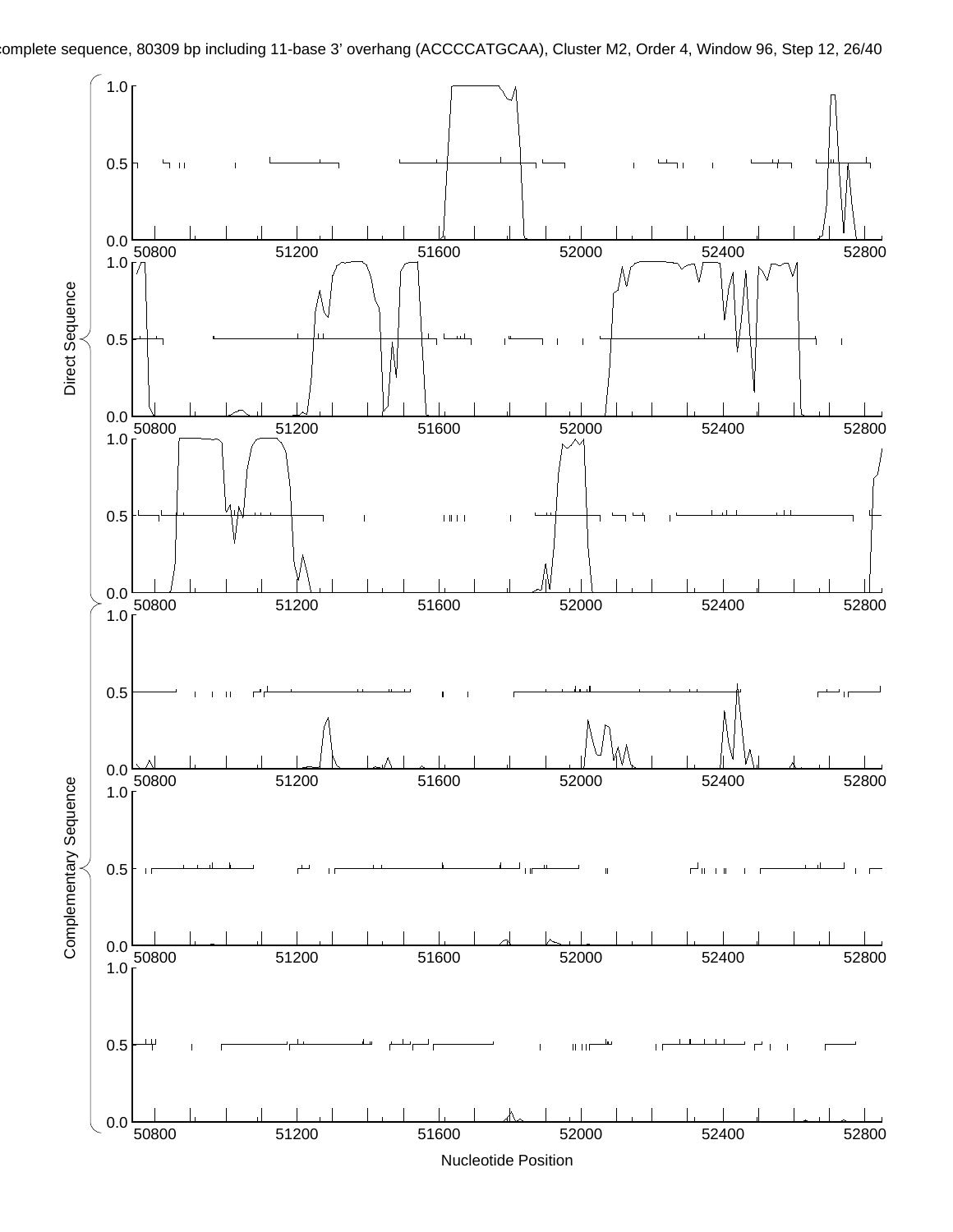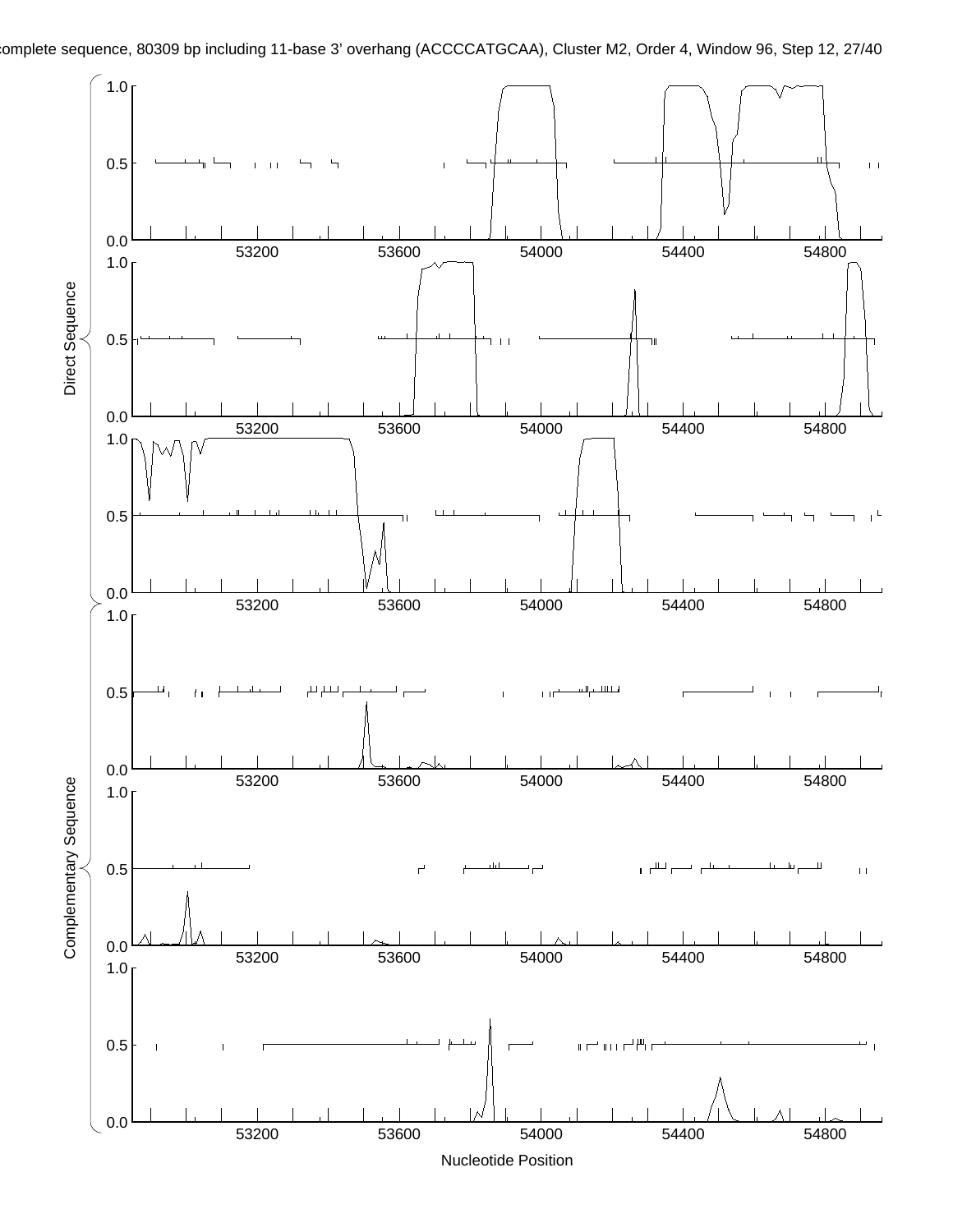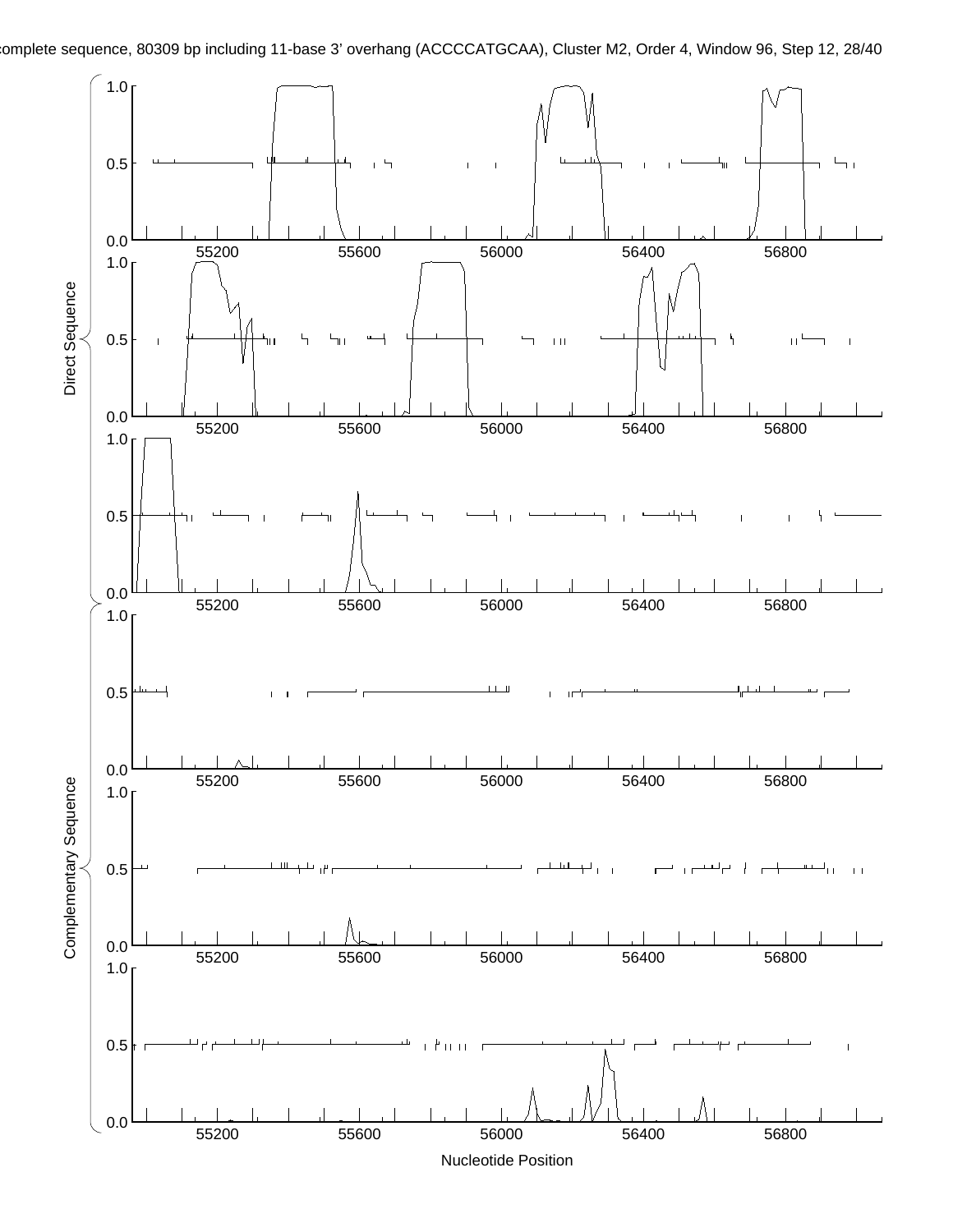

omplete sequence, 80309 bp including 11-base 3' overhang (ACCCCATGCAA), Cluster M2, Order 4, Window 96, Step 12, 29/40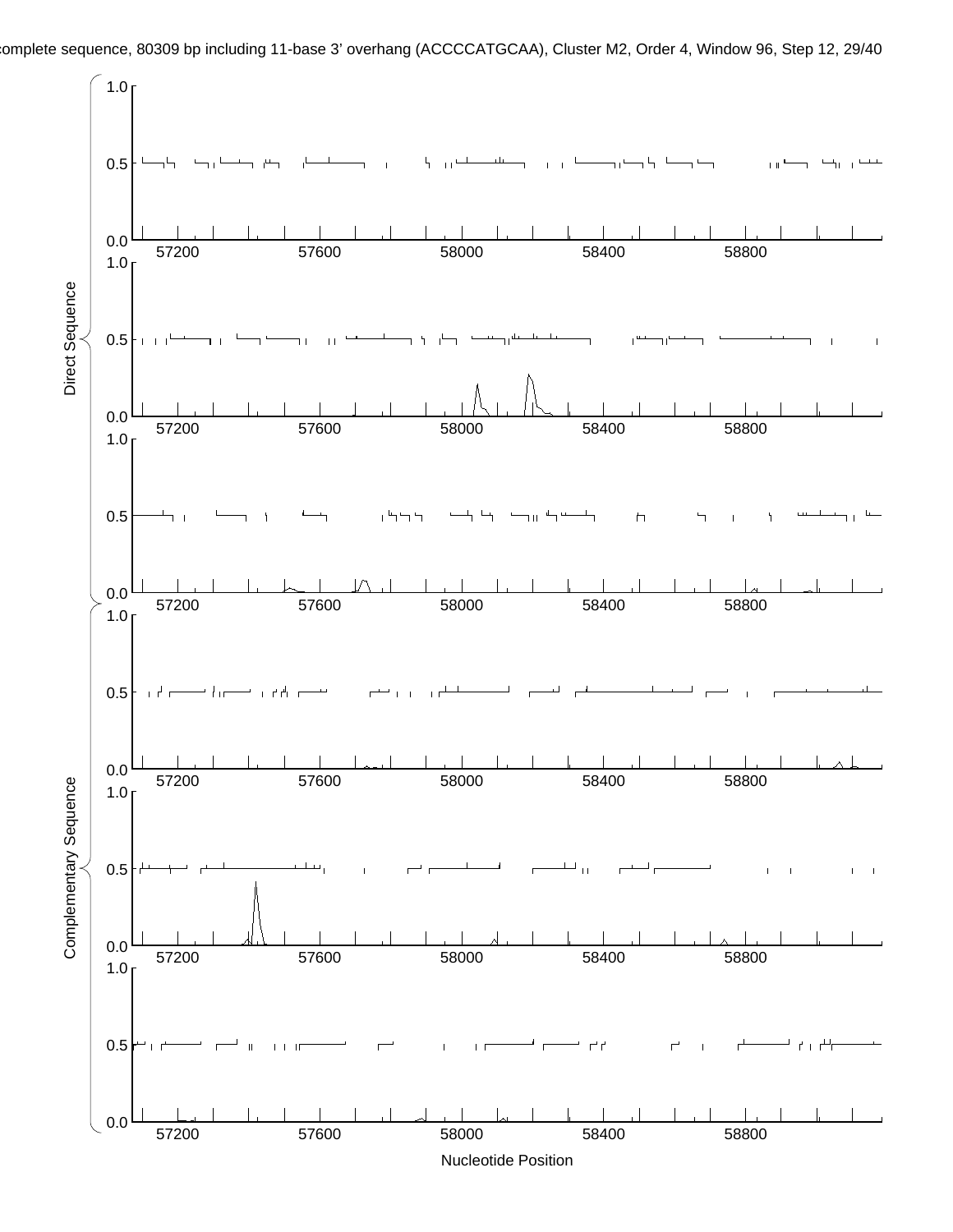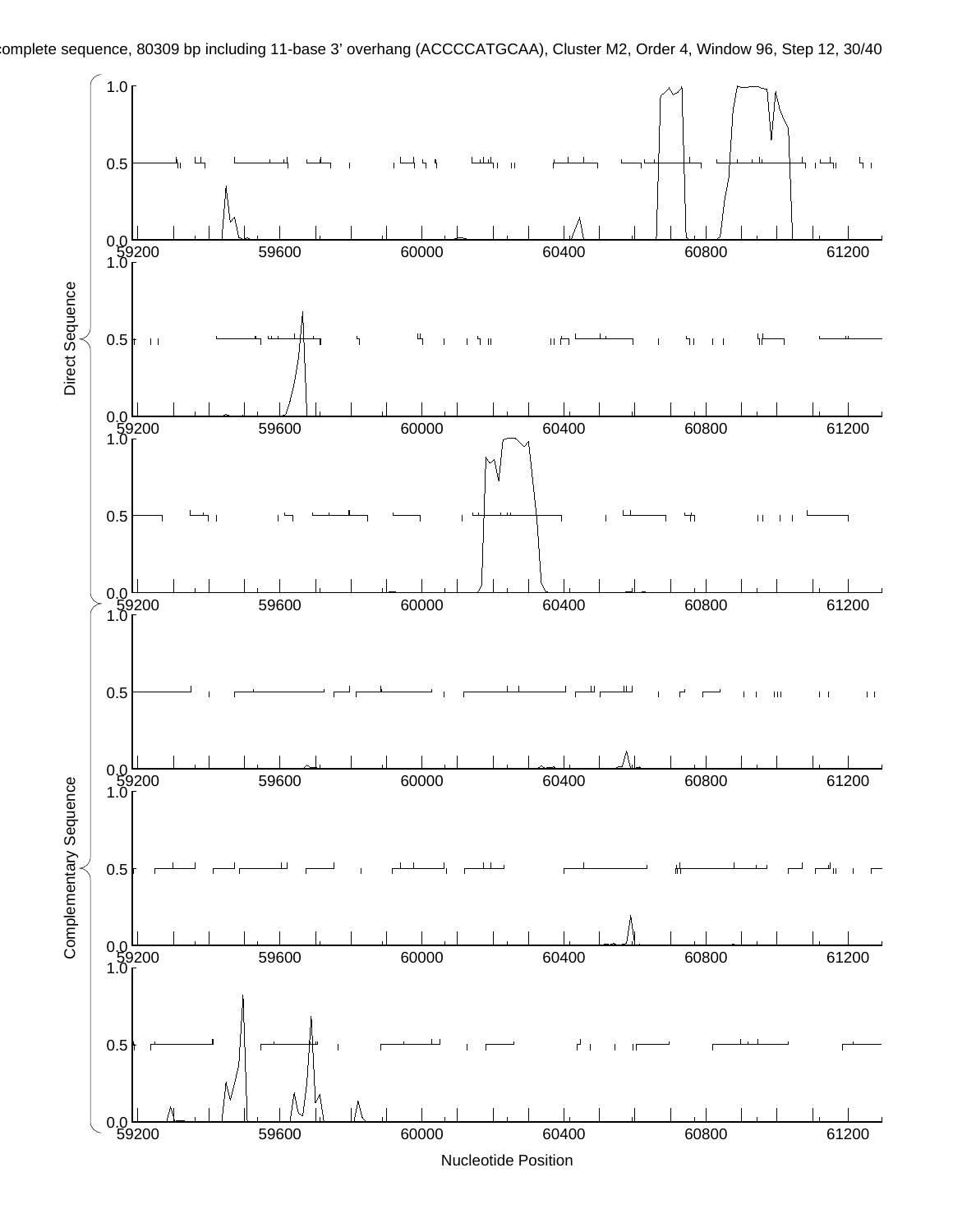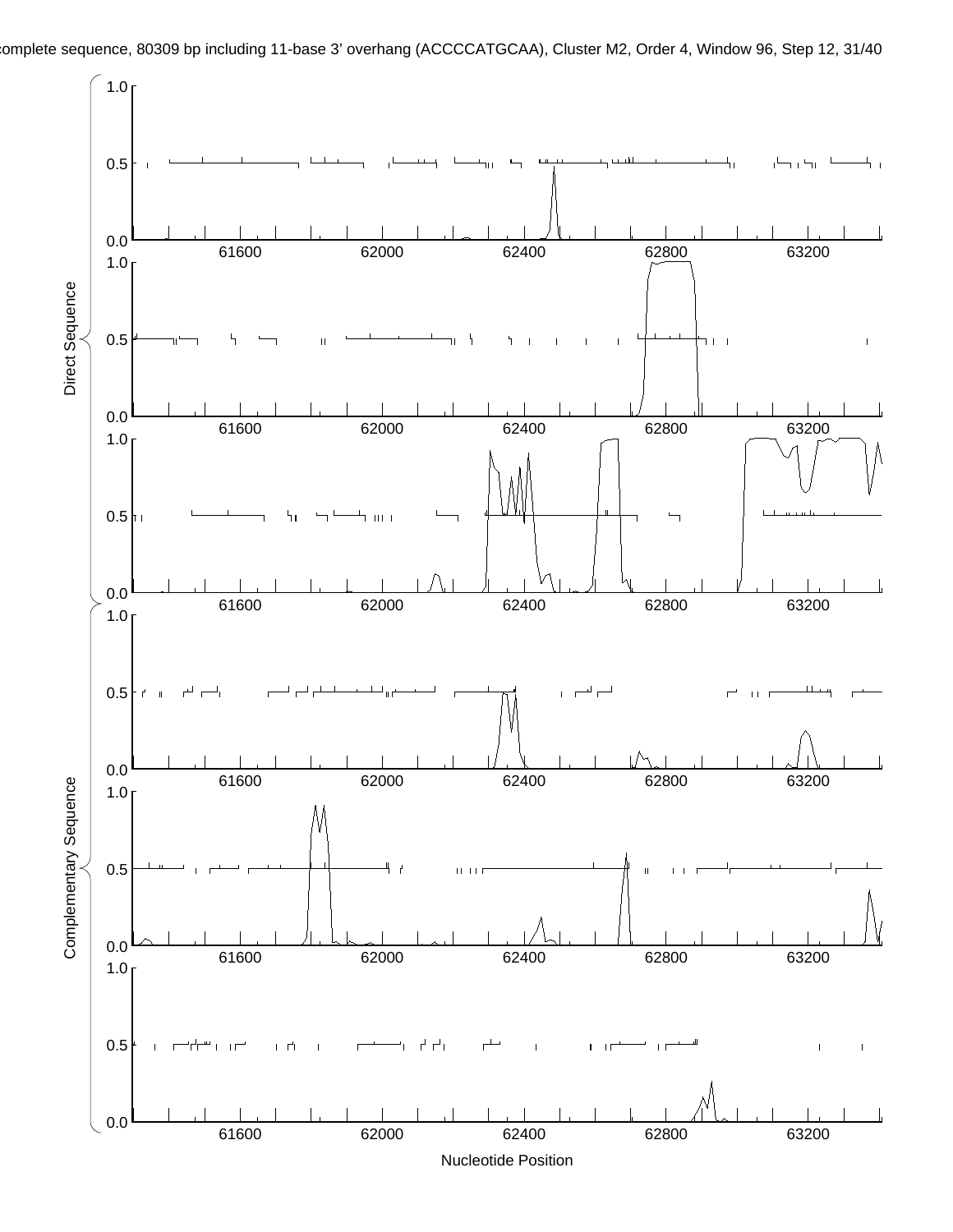

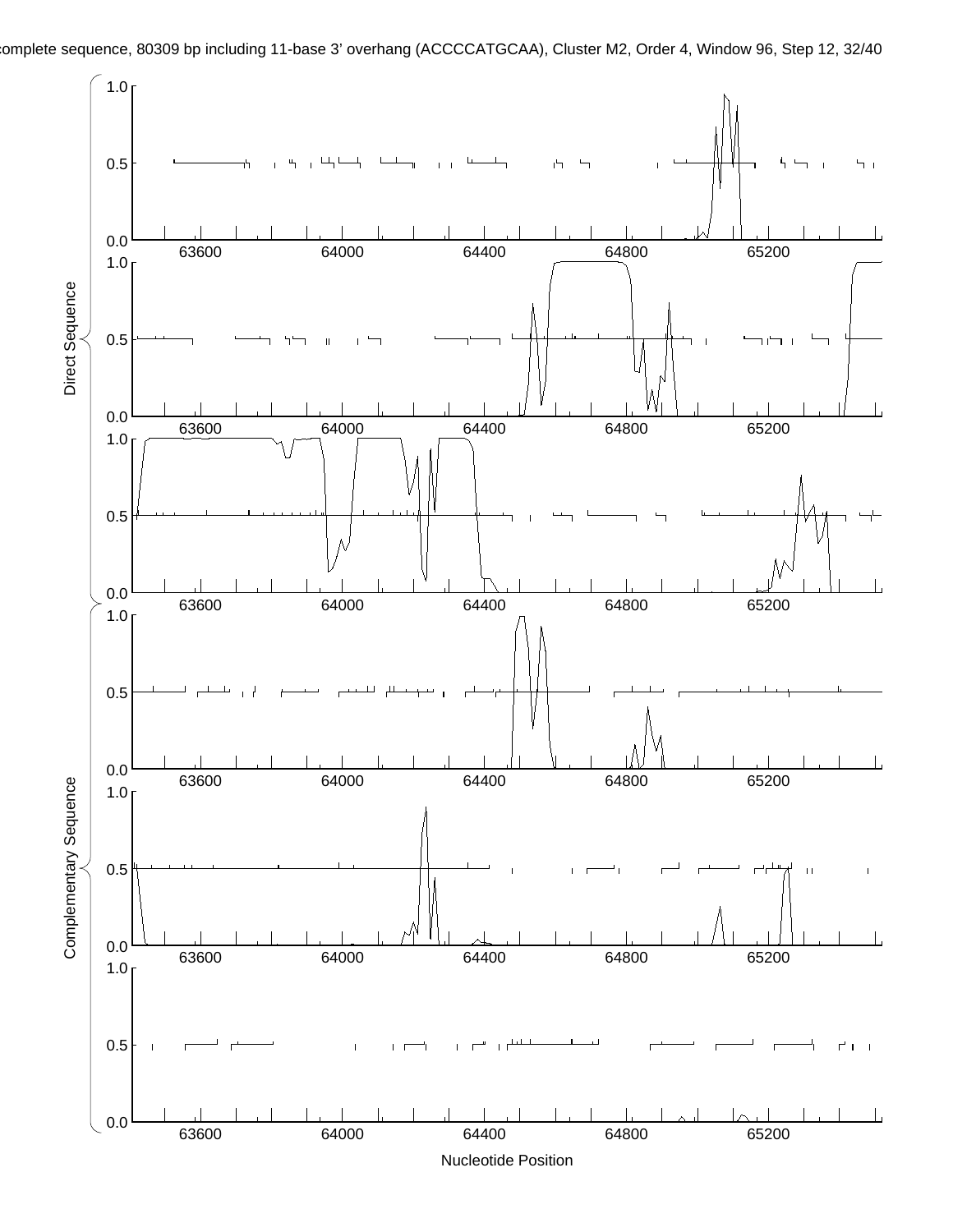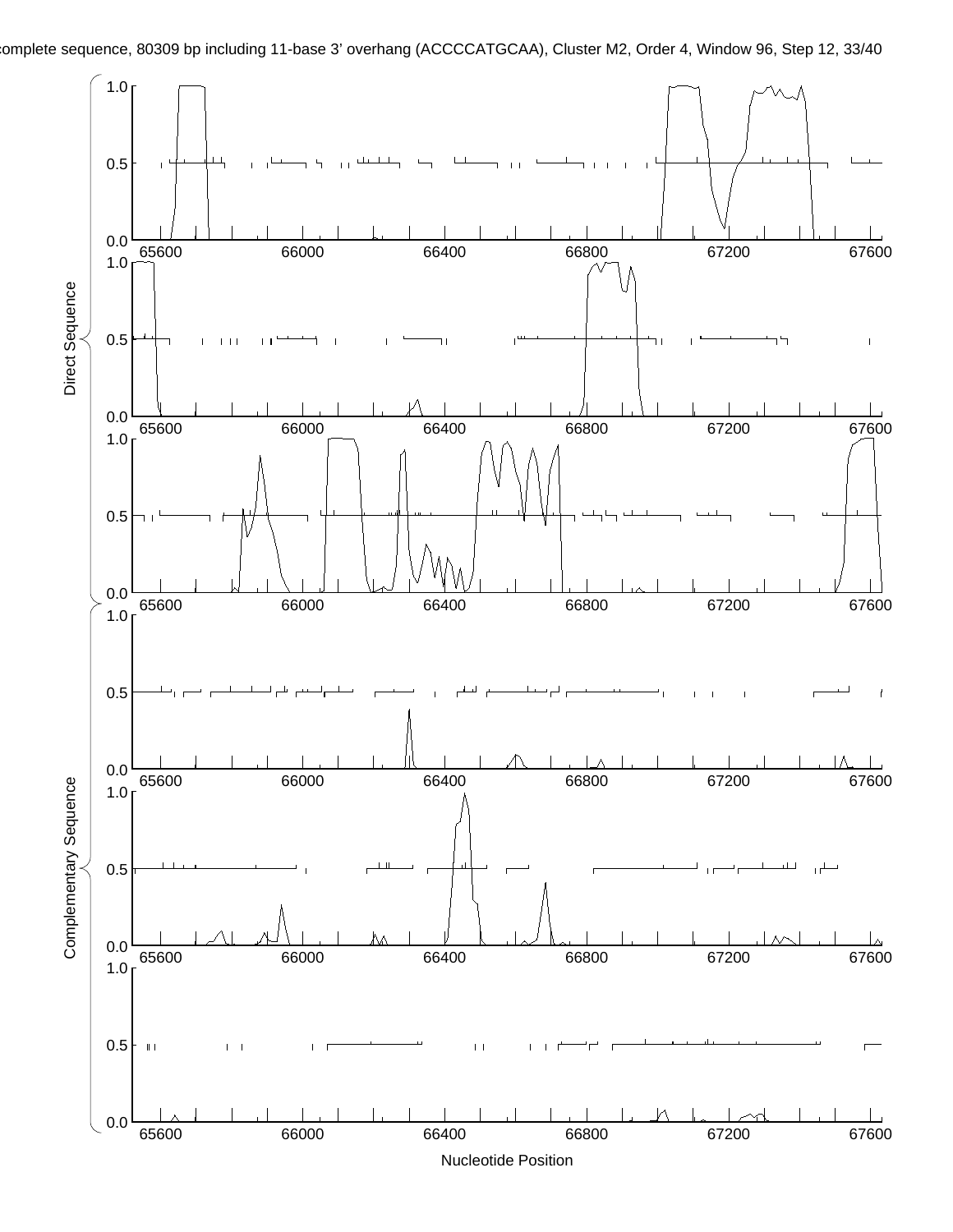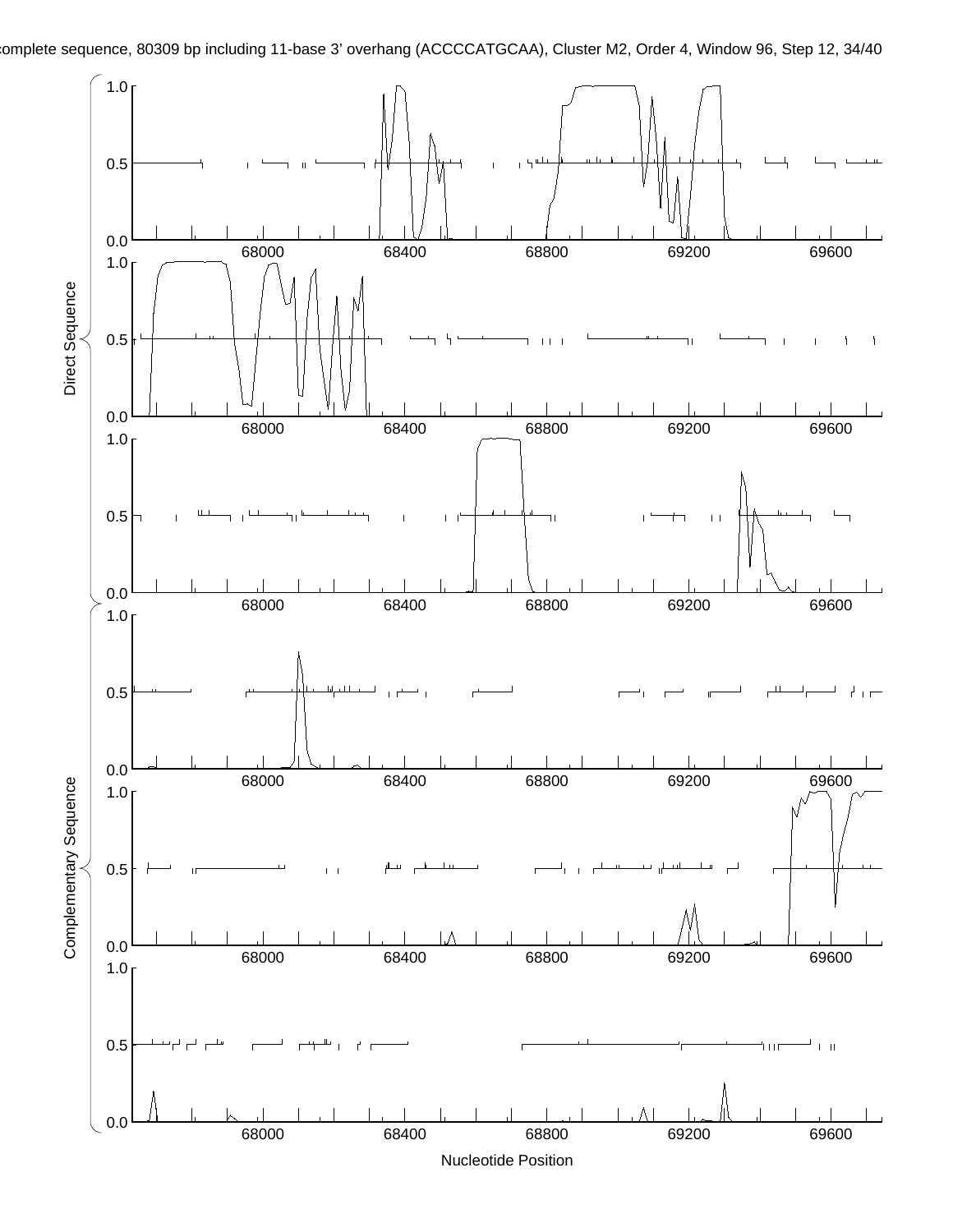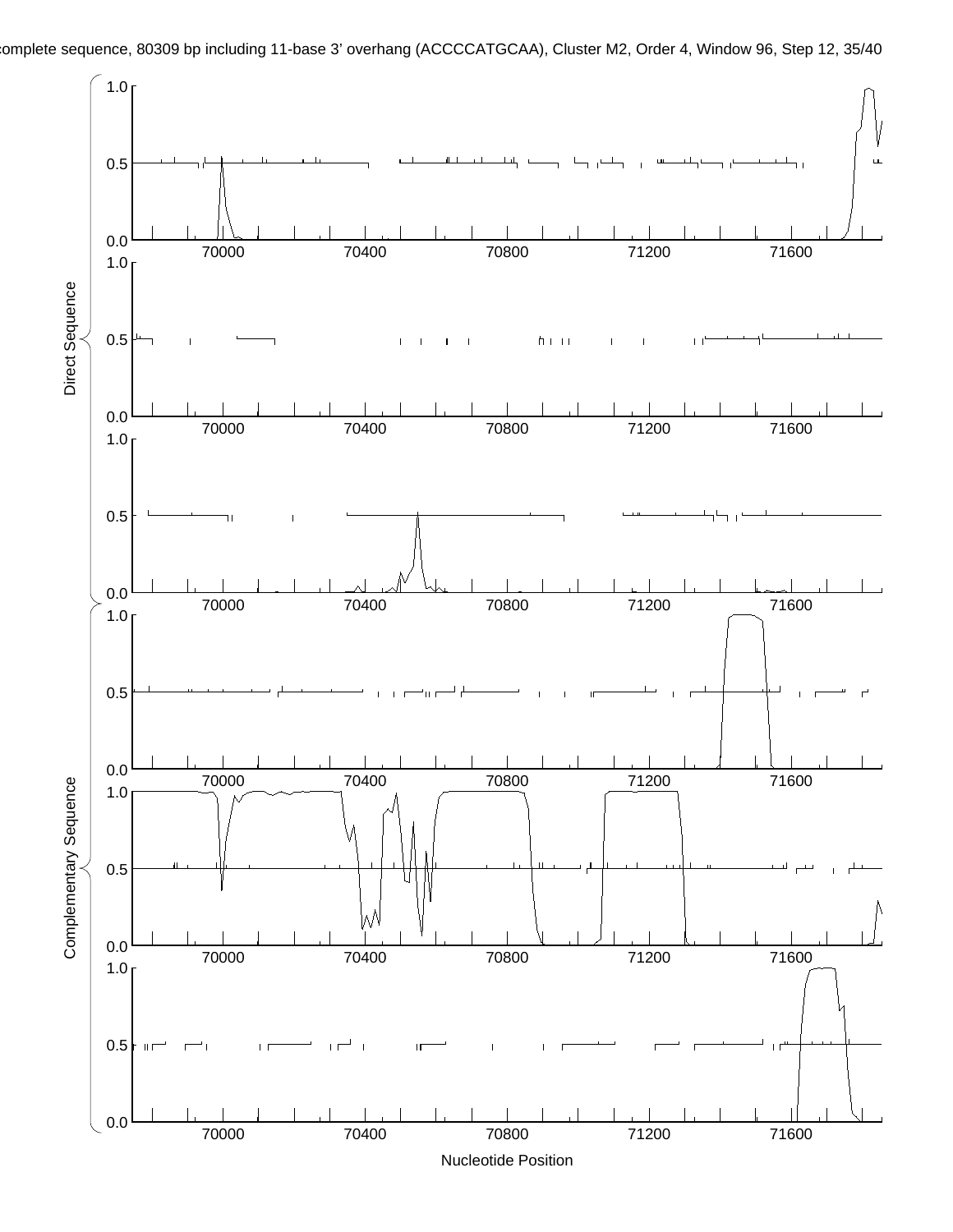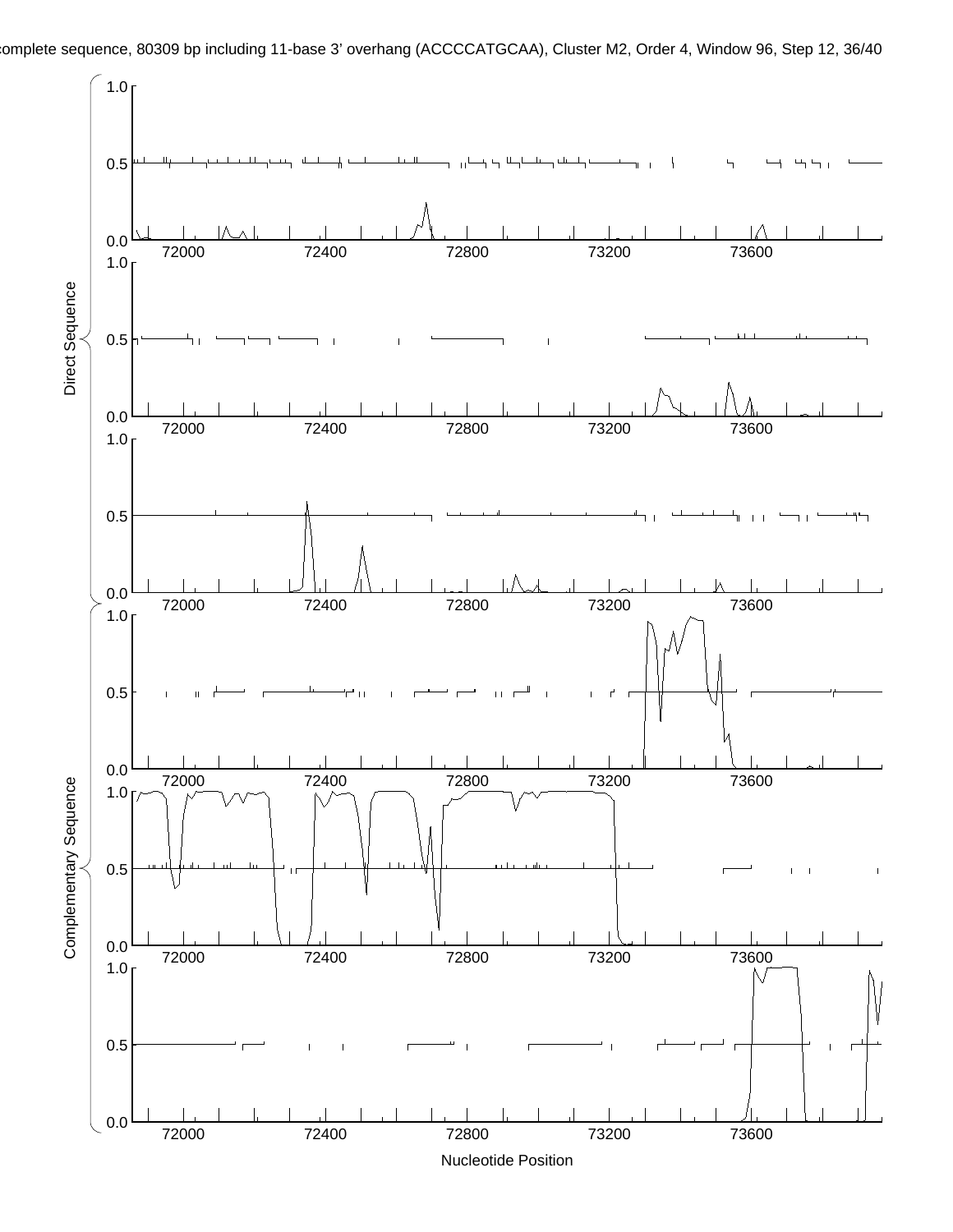

Nucleotide Position 74000 74400 74800 75200 75600 76000

 $0.0\frac{1}{74000}$ 

omplete sequence, 80309 bp including 11-base 3' overhang (ACCCCATGCAA), Cluster M2, Order 4, Window 96, Step 12, 37/40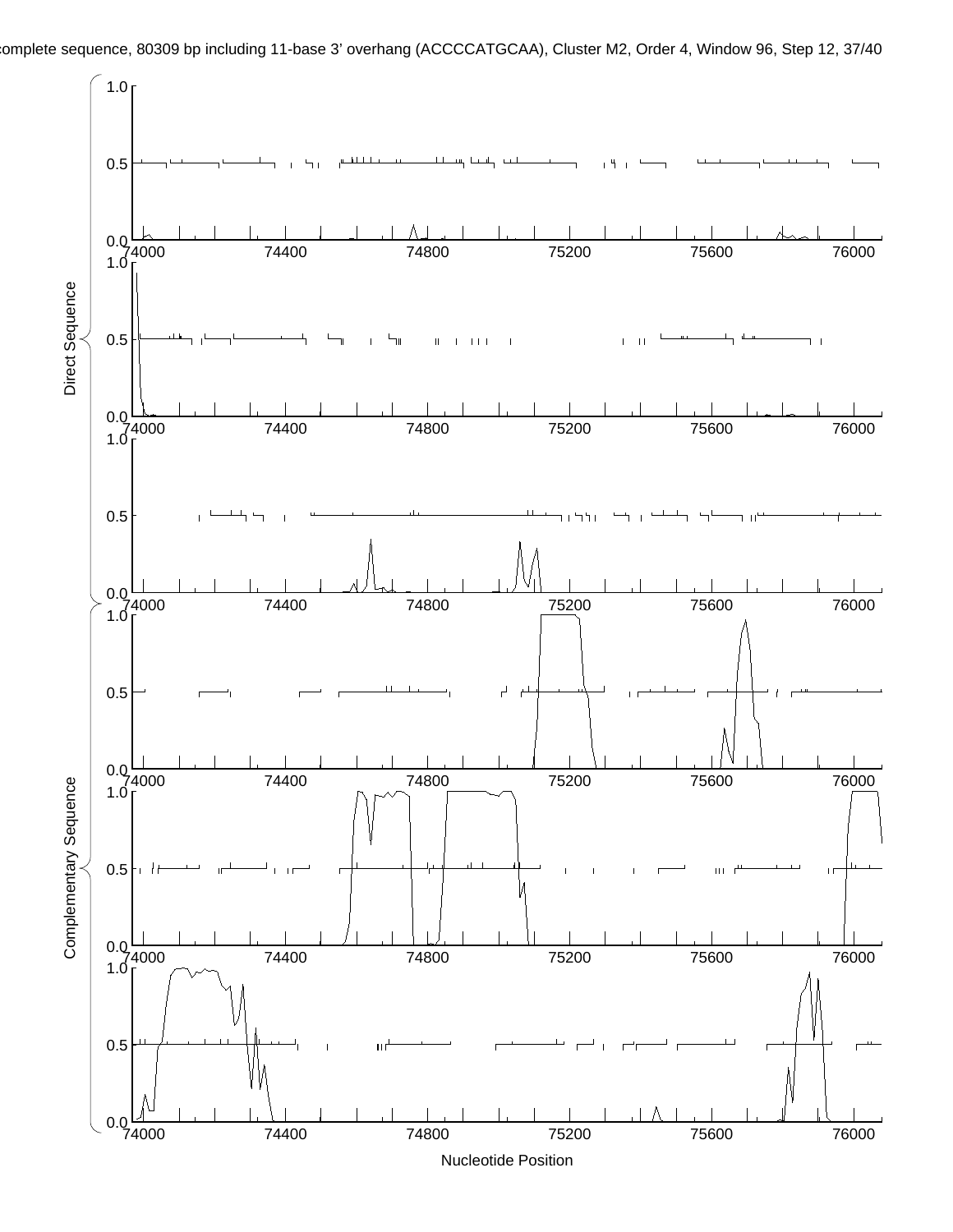